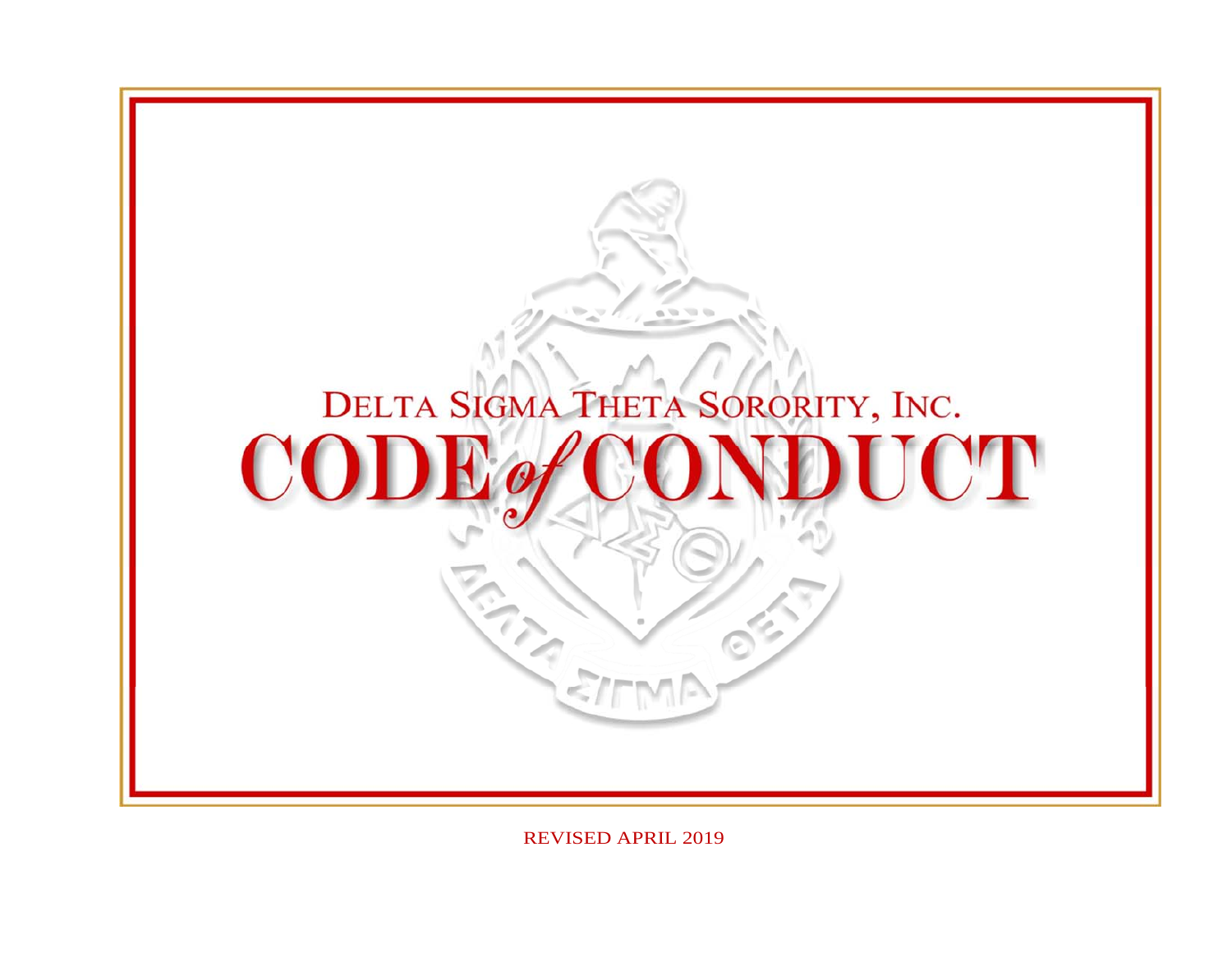## **DELTA SIGMA THETA SORORITY, INC. A Service Sorority** Grand Chapter

# **INTRODUCTION**

Delta Sigma Theta Sorority, Inc., a national service sorority, requires that its members exemplify and encourage high cultural, intellectual, and moral standards and that their actions exemplify the public and personal behaviors that reflect the ideals and principles espoused by the Sisterhood.

Delta Sigma Theta Sorority, Incorporated ("Delta") has a zero - tolerance hazing policy. The policy expressly prohibits all acts and forms of hazing, before, during, and after the Membership Intake Process.

The Code of Conduct consists of two parts: the **Code of Ethics**, which states the types of conduct that the Sorority considers acceptable, and the **Disciplinary Action Code**, which sets forth the types of conduct that is unacceptable and the corresponding discipline to be imposed upon any individual or chapter that engages in prohibited conduct.

The principles of the Sorority's Governing Documents, administrative resources and tools are embodied in the Code of Conduct which is embodied in *The Acknowledgement of Rights and Responsibilities of Members of Delta Sigma Theta Sorority Regarding Membership Intake Prohibitions (No Hazing Contract), and the Notice to Applicant/Candidate/Pyramid Regarding Privilege and Responsibilities.*

Revisions to this Code of Conduct, including the sanctions and fines to be assessed under this Code, shall be made by the National Scholarship and Standards Committee and approved by the National Executive Board.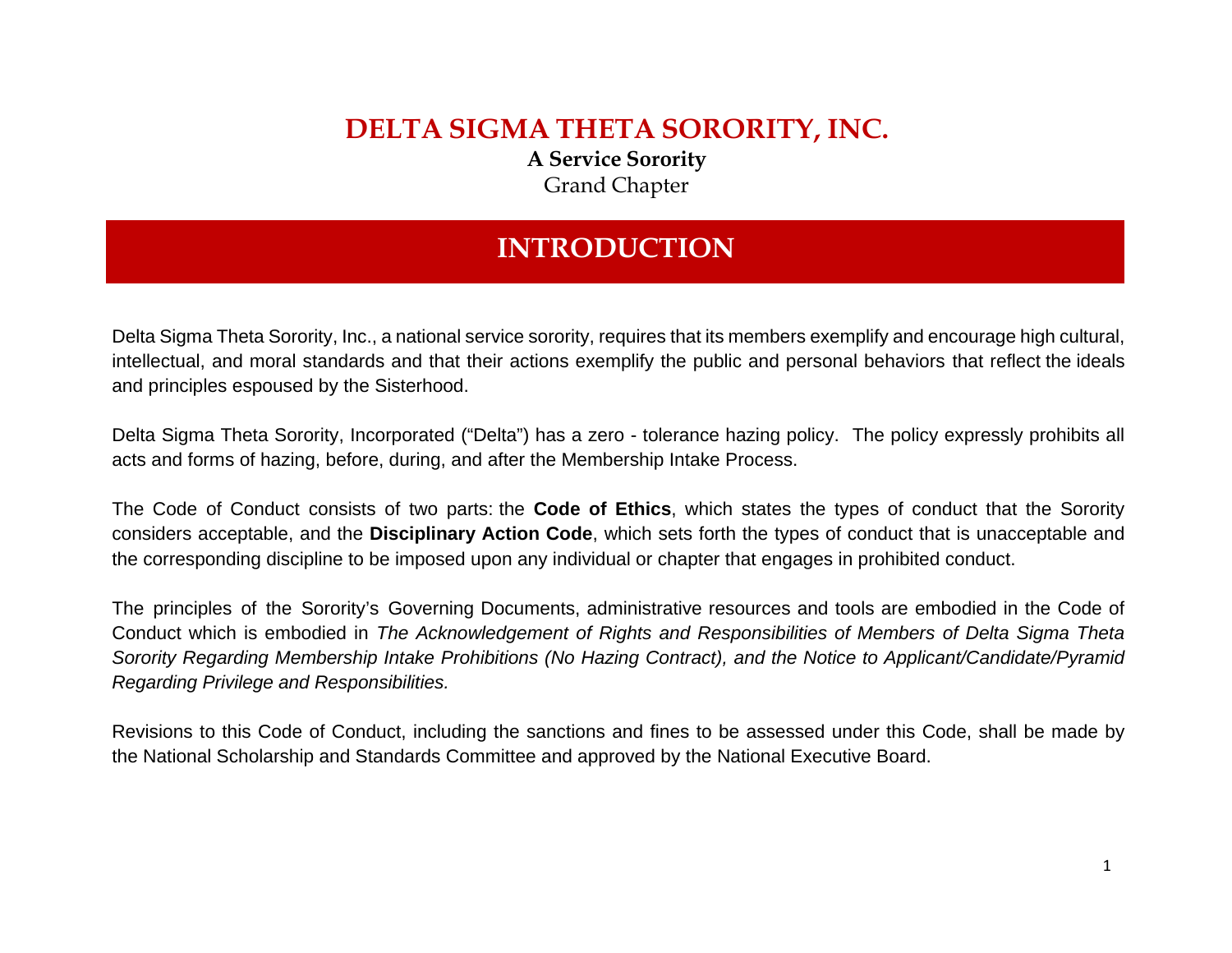# **CODE OF ETHICS**

Believing in the worth and dignity of each human being, Delta expects each soror to recognize the supreme importance of the pursuit of truth, devotion to excellence, and commitment to social responsibility. Each soror is expected to live up to these ideals by embracing and adhering to the following ethical principles:

- $\Delta$ Each soror shall regard as primary the bond of Sisterhood and the giving of public service;
- $\Delta$ Each soror shall uphold the Constitution and Bylaws of Delta Sigma Theta Sorority, Inc.;
- $\Delta$ Each soror shall maintain high standards of personal conduct;
- $\Delta$ Each soror shall support and promote the goals, objectives, and programs approved by Grand Chapter;
- $\Delta$ Each soror shall treat all persons with dignity and respect;
- $\Delta$ Each soror shall exhibit compassionate and courteous behavior toward all persons at all times;
- $\Delta$ Each soror shall refrain from making false or misleading statements about the Sorority to anyone;
- $\Lambda$  Each soror shall recognize her personal responsibility to assist with and promote the development, improvement, and execution of programs designed to strengthen the Sisterhood;
- $\Delta$ Each soror shall uphold and support all persons impartially;
- $\Delta$ Each soror shall refrain from engaging in or tolerating any exploitation or disparaging of the Sorority;
- $\Delta$  Each soror shall refrain from using her membership in any manner that would be inconsistent with the Sorority's underlying principles;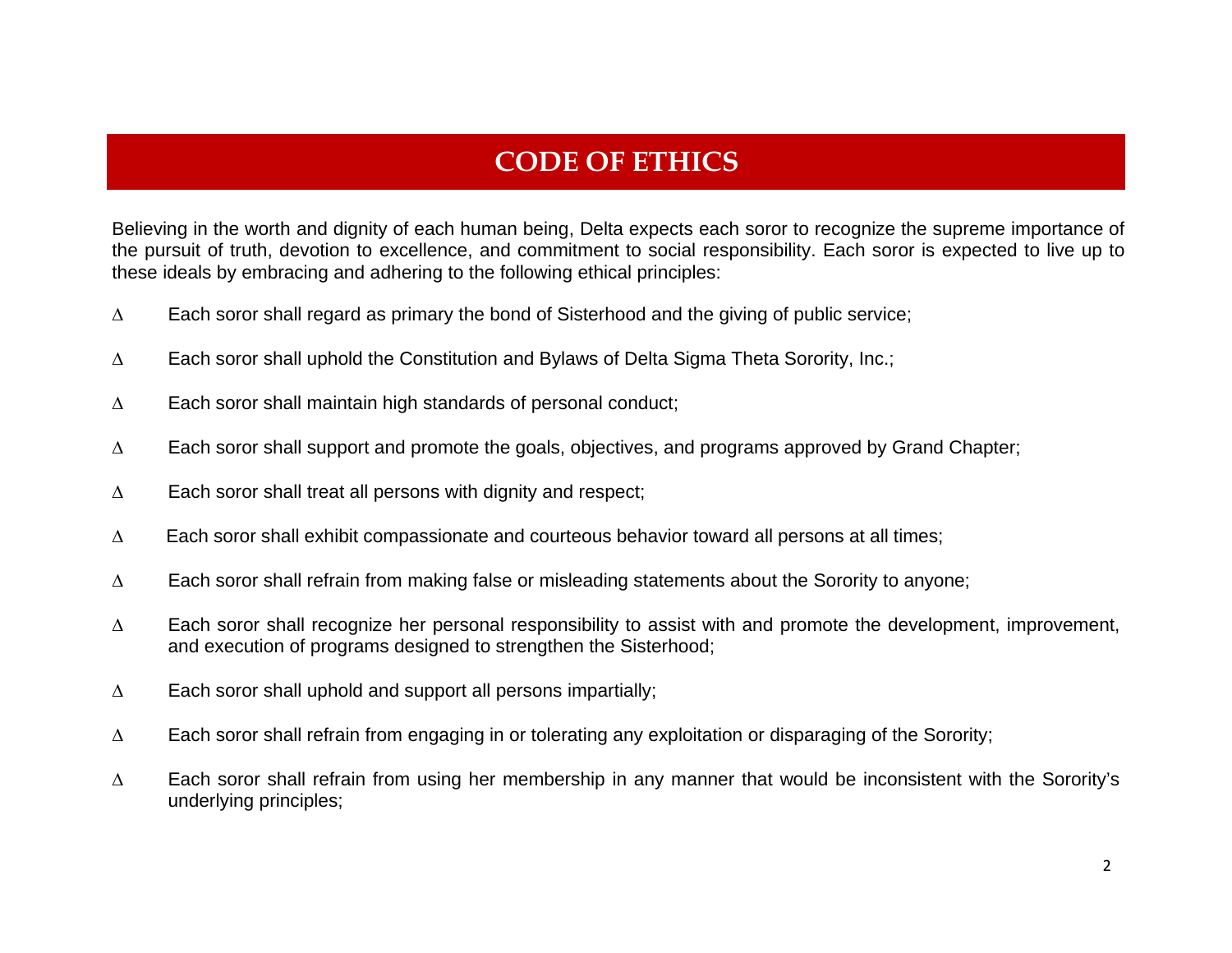- $\Delta$ Each soror shall maintain the confidentiality of all information deemed as such by the Sorority;
- $\Delta$  Each soror shall refrain from using the Sorority's property, including any derivative of its name, its symbols, and other trademarks and service marks, for personal and/or commercial use;
- $\Lambda$ Each soror shall exercise sound business principles in conducting the Sorority's affairs;
- $\Delta$  Each soror shall refrain from engaging in illegal and unsisterly conduct (including any form of hazing), shall use her best efforts to protect the Sorority from any such conduct by anyone, and shall report any such conduct to the appropriate local, regional or national officer;
- $\Delta$  Each soror shall support the Sorority's programs through the payment of all dues and fees approved by Grand Chapter; and
- $\Lambda$ Each soror shall demonstrate her commitment to public service by participating with her local chapter or nationally.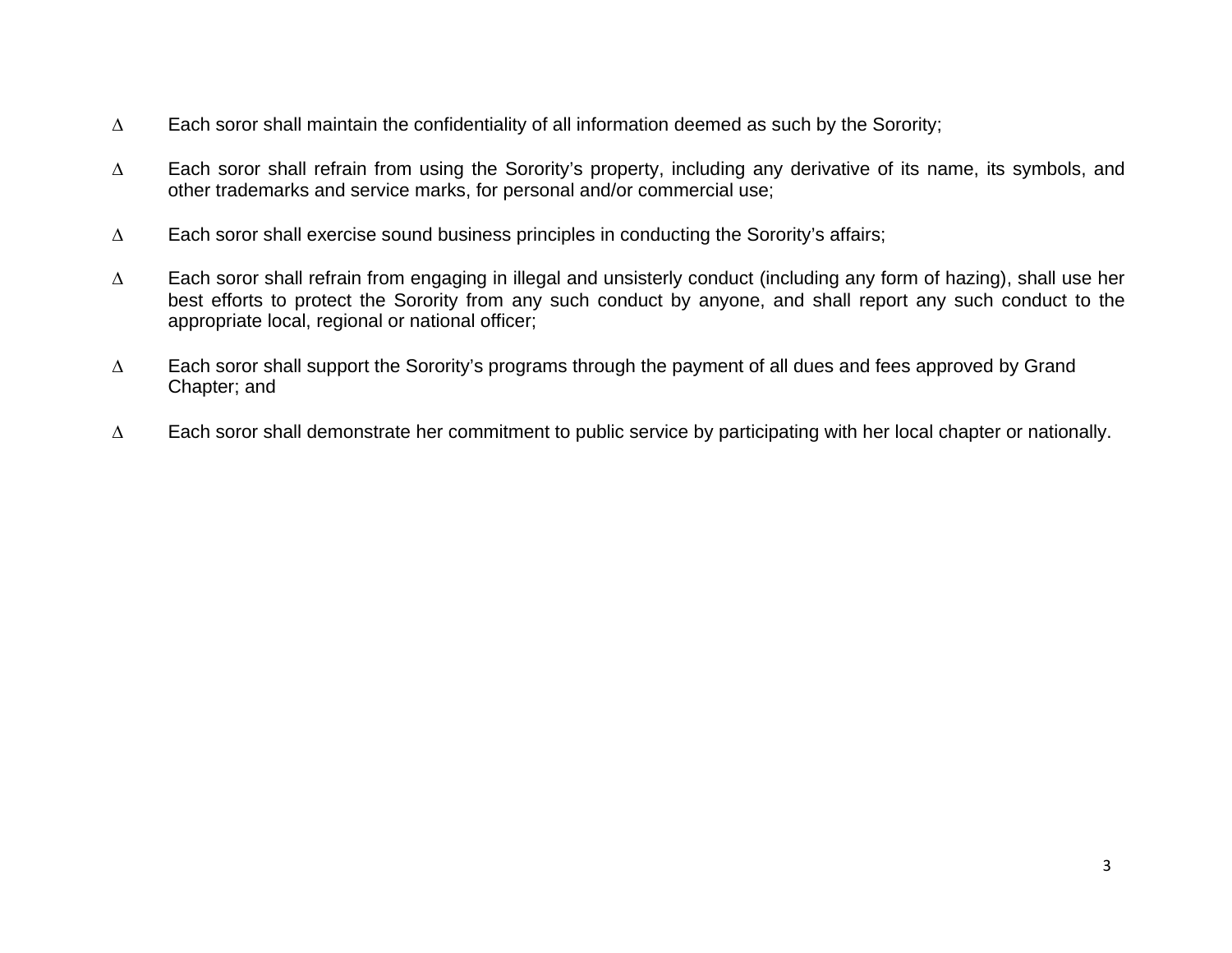# **DISCIPLINARY ACTION CODEExecutive Summary**

The Disciplinary Action Code is embodied in the *Notice to Applicant/Candidate/Pyramid Regarding Privilege and Responsibilities and the Acknowledgement of Rights and Responsibilities of Members of Delta Sigma Theta Sorority, Inc. Regarding Membership Intake Prohibitions (No Hazing Contracts).* It sets forth the types of improper conduct, on the part of sorors, members, pyramids, candidates, applicants, and chapters, that are unacceptable and, thus, prohibited. Such improper and unacceptable conduct is subject to sanctions, including financial penalties. Sanctions may be applied from any section of the code regardless of the category where it is specifically identified.

The Disciplinary Action Code clearly defines the types of conduct and activities that constitute a violation of the Code and, thus, are unacceptable and prohibited conduct and activities. The enumerated sanctions and fines are designed to address the consequences of a chapter, a member, a soror, an applicant, a candidate, or a pyramid engaging in unacceptable and prohibited conduct. Conduct and activities that violate a state or federal law may result in consequences beyond those delineated in this Code.

**Knowing the difference between effectively managing and resolving conflict versus exercising the Disciplinary Action Code is key to productive interpersonal relationships in local chapters**. There may be instances of interpersonal conflict (e.g. change, power structure/struggles, ineffective communication structures, ineffective processes/procedures, conflicting goals and objectives, etc.) that do not need to be escalated as a violation of the Disciplinary Action Code. Sources of conflict within the chapter and among members that cannot be resolved internally should be referred to the Regional Director for conflict resolution intervention and management.

**Applicants, candidates, and pyramids shall be barred from membership for participating in, and/or failing to report any type of conduct that is deemed unacceptable and in violation of the Sorority's approved Membership Intake Program, including those policies which are summarized in the** *Notice to Applicant/Candidate/Pyramid Regarding Privilege and Responsibilities* **and detailed in numerous other documents provided to the applicants, candidates, and pyramids.**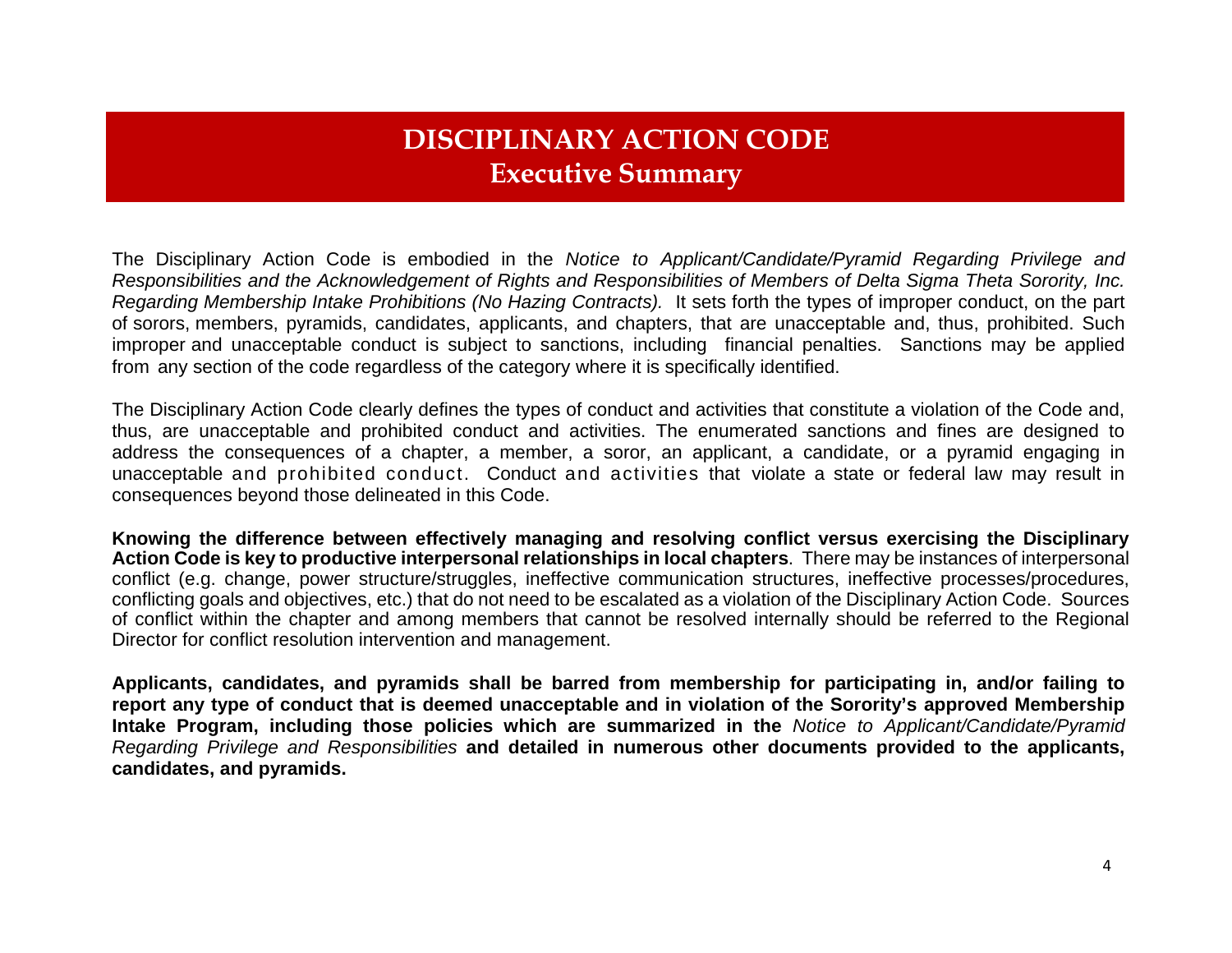**Any applicant, candidate, or pyramid shall be barred from membership at any point in the process in which the Sorority discovers, through any means, that the applicant, candidate or pyramid has engaged in conduct or activities at any point, that would, as determined by the Sorority in its sole discretion, defame the Sorority or diminish its esteem, respect or goodwill; injure its reputation; or are inconsistent with the high ideals of the Sorority.**

Any soror shall be expelled from membership, if at any time after initiation the Sorority discovers that during the process in which she was an applicant, candidate, or pyramid she engaged in activities, participated in, and/or failed to report any type of conduct that is deemed unacceptable and in violation of the Sorority's approved Membership Intake Program.

As provided in the *Constitution and Bylaws* and specified in detail in this Code of Conduct, sorors and chapters may be placed on probation and/or fined by the Regional Director, the National Scholarship and Standards Committee, or the National President for engaging in prohibited conduct or activities. Sorors and chapters on probation shall not participate in any activity of the Sorority, except specified, monitored activities approved by the Regional Director and the National Scholarship and Standards Committee. As a condition of reinstatement, a soror or chapter must satisfy all financial obligations imposed as a result of the probation and must successfully complete a specified program of rehabilitation over a period of time as prescribed by the Regional Director or the National Scholarship and Standards Committee.

As provided in the Bylaws, the National President is authorized to suspend or expel a soror as well as suspend a chapter or revoke its charter. Sorors and chapters also may be disciplined by the National Scholarship and Standards Committee or Regional Director, with the approval of the National President. A soror or chapter that has been disciplined may be fined and directed to repay expenses, as provided in the Code of Conduct, irrespective of who imposes the disciplinary action.

Sorors or chapters upon whom fines or restitution has been imposed may not participate in **any** activities of the Sorority until said obligation has been fully satisfied. During the period of individual or chapter suspension, neither the soror, the chapter, or any of its members who have been disciplined shall participate in any activity of the Sorority except those rehabilitative activities. To be reinstated, a suspended chapter or soror must satisfy all financial obligations imposed as a result of the suspension and must successfully complete an individually-tailored rehabilitation program, over a prescribed period of time. The rehabilitation program shall be supervised by the Regional Director. If a soror has not satisfied her fine or financial obligation within five (5) years of the ending of the period of sanction (*e.g*., within five (5) years of the last day of a three (3) year sanction), she shall be expelled by the National President. The National President also has the authority to revoke a chapter's charter if the chapter's fine or financial obligations have not been satisfied within a ten year period, from the inception of the sanction. Chapters that fail to remedy the condition leading to suspension may be required to appear, at the expense of the suspended chapter, before the National Executive Board for a hearing.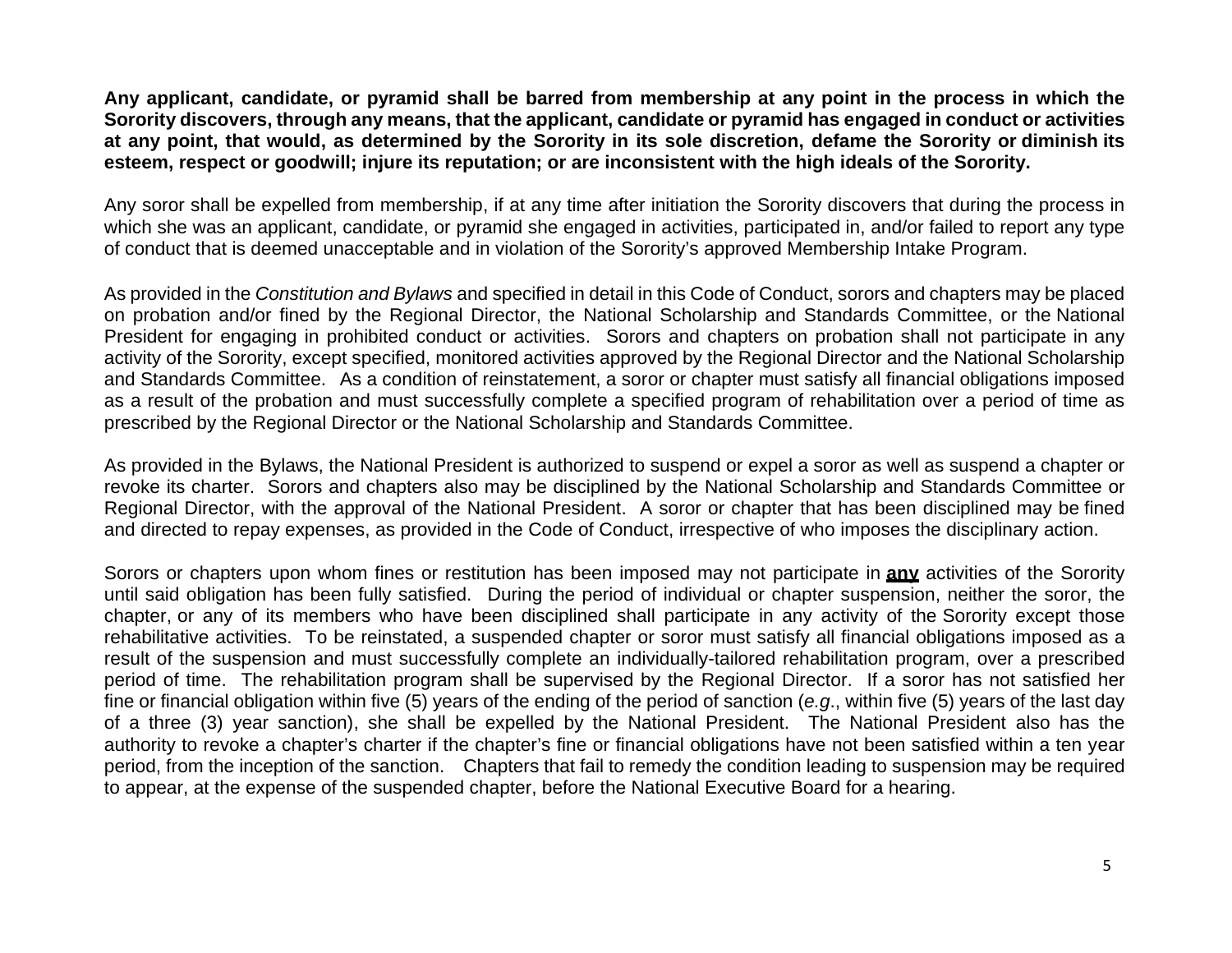When the Sorority imposes discipline of any kind (probation, suspension, fine, and the requirement to make restitution, expulsion, or revocation of a charter) upon a soror or chapter, it shall provide the disciplined soror or chapter with written notice of the charge (prohibited conduct or activities) and the reason for the sanction imposed. The written notice shall specify the soror's or chapter's appeal rights, the time for filing the appeal, and the procedure for computing the filing time. Within 45 days of receiving notice of sanctions, a soror or chapter may appeal at her or its own expense. The time for computing the 45 days is provided in the *Chapter Management Handbook*. In accordance with the appeals procedure as set forth in the *Chapter Management Handbook,* the request to appeal may be brought before the following, in the order listed: the National Scholarship and Standards Committee, the National Executive Board, and the Executive Session during the National Convention.

Membership in the Sorority may be suspended by the National Executive Board for an extended period when the circumstances warrant such action.

When a soror has been placed on probation, suspended, or expelled from the Sorority; and when an applicant, candidate, or pyramid has been barred from membership, her name shall be posted on the Sorority's public website within a designated section and shall remain until the Sorority, in its sole discretion, decides to remove the name.

Any public display or use of the Sorority's property that may create embarrassment for the Sorority or any individual soror is a violation of the Disciplinary Action Code. This includes but is not limited to, using various derivatives of the Sorority's name and its symbols, trademarks and service marks for shows, presentations, performances or for personal use.

#### **Any soror who repeatedly violates the Code of Conduct will be expelled**.

Applicants/candidates/pyramids may be **barred from membership** by the Regional Director, as specified in this Code of Conduct.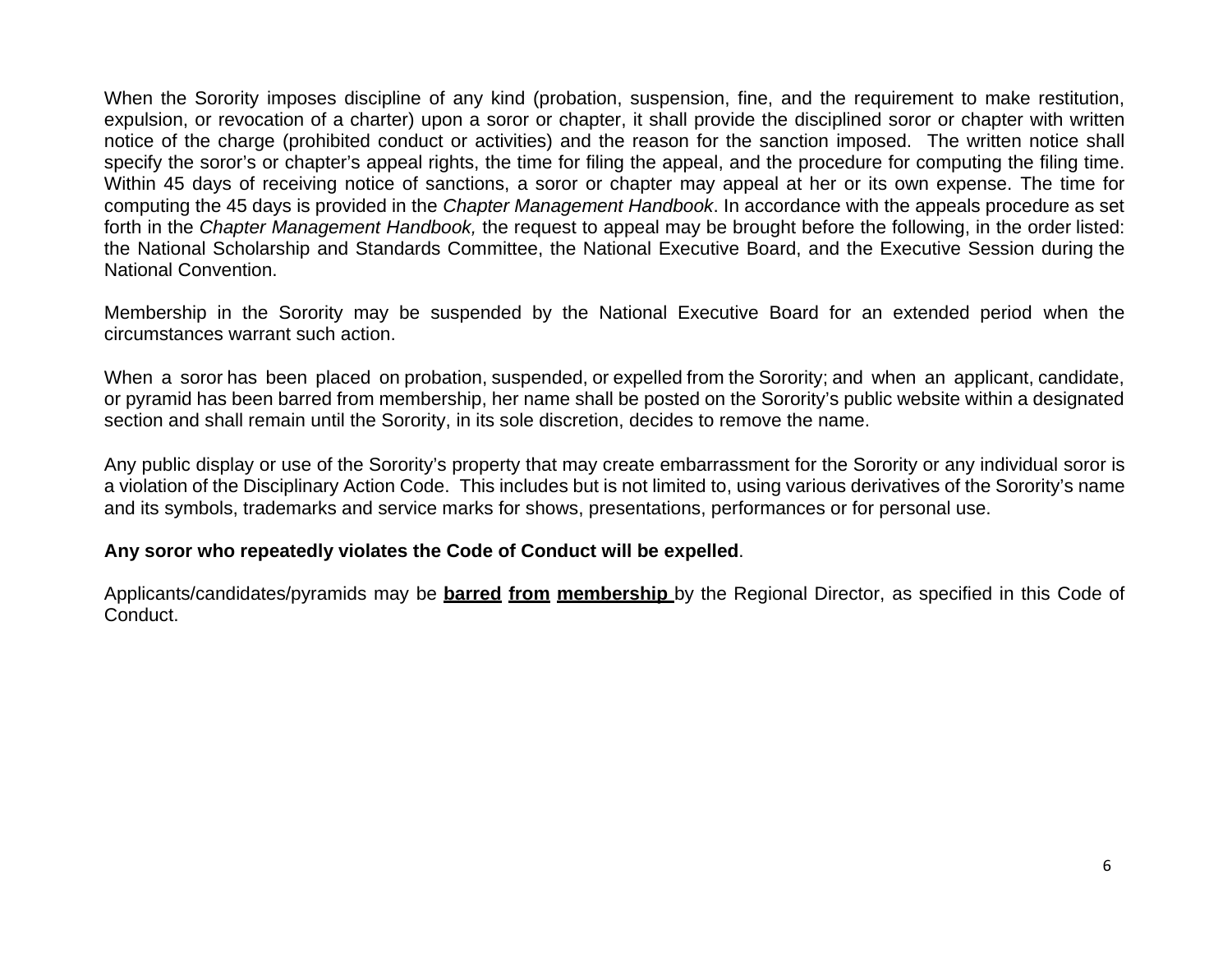# **TERMINOLOGY**

#### **Barred**

Barred means that one has been disqualified from seeking membership in Delta Sigma Theta Sorority, Inc. and applies specifically to any applicant, candidate, or pyramid whose privilege of becoming a member of the Sorority has been revoked because she violated the Sorority's Code of Conduct. The applicant, candidate, or pyramid may be barred for a time certain or permanently, depending on the nature of the violation**.**

#### **Purpose of a Cease and Desist**

A **cease and desist** is a directive provided to an individual/chapter to stop purportedly illegal activity ("**cease**") and to not resume activities ("**desist**") until a determined date. A **cease and desist** generates and prompts the investigative process of the sorority.

#### **Cease and Desist (Soror/Member)**

A cease and desist means that you are to immediately cease any and all activities related to or those that imply you are a member of Delta Sigma Theta Sorority, Inc. This includes wearing any paraphernalia, using any merchandise that has references to Delta Sigma Theta, its symbols or logos, and attendance at any closed or private activities for members of Delta Sigma Theta Sorority, Inc. with the exception of those designated by the Regional Director, National First Vice President, or National President.

#### **Cease and Desist (Candidate and/or Pyramid)**

A cease and desist means that you are to immediately cease any and all Membership Intake and related activities and/or interaction, meetings, or Delta related discussions with any members or Sorors of the organization, with the exception of those designated by the Regional Director, National First Vice President, or National President.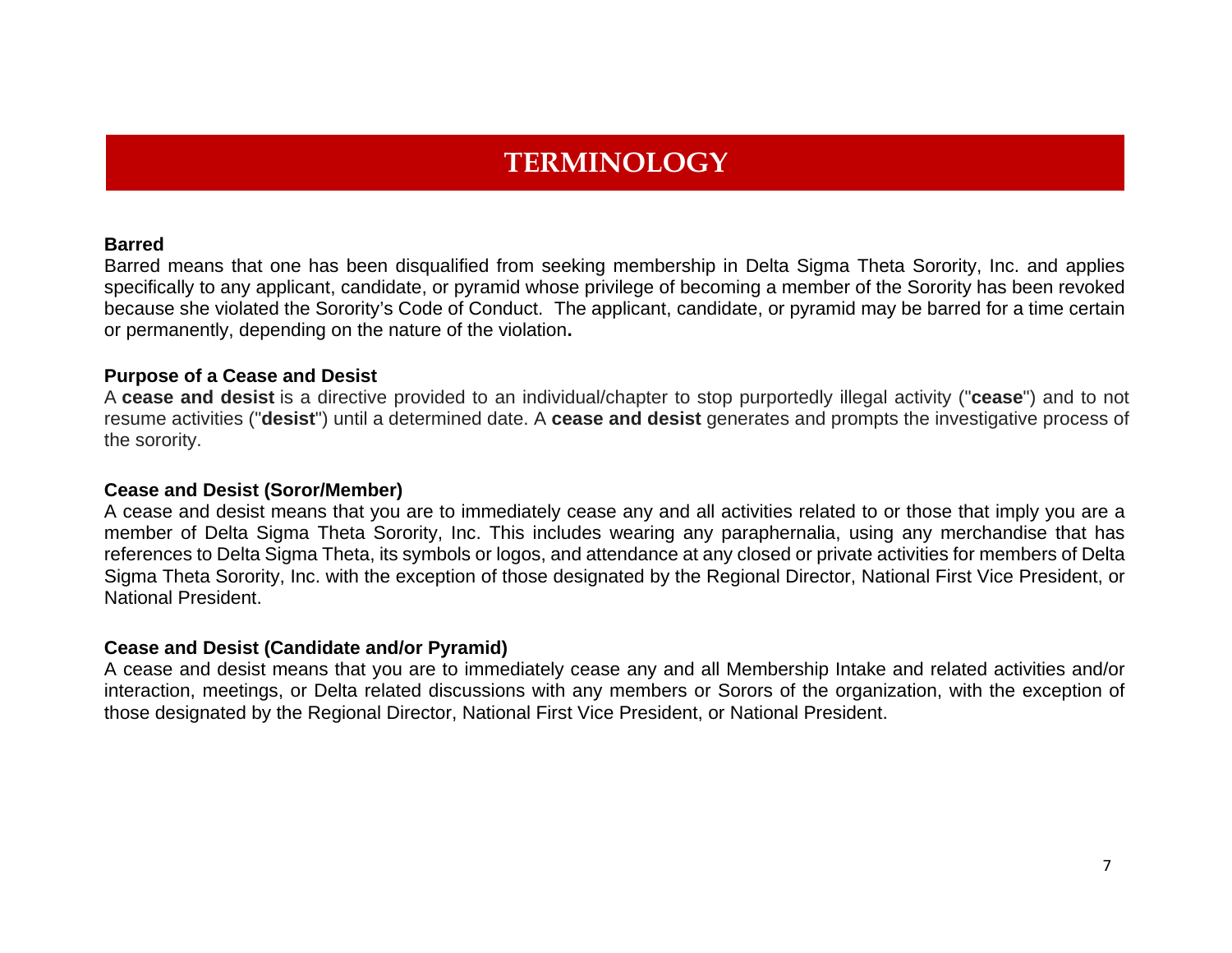A cease and desist means that the Chapter members, and the advisors of the chapter (if applicable), are to immediately cease any and all activities and/or interaction, meetings, or Delta related discussions with any members or Sorors of the organization, with the exception of those designated by the Regional Director, National First Vice President, or National President

### **Expulsion**

Expulsion means the permanent removal of a soror from membership in Delta Sigma Theta Sorority, Inc.

### **Member**

A **member** is any soror who pays dues to a chapter and to Grand Chapter, or who pays a member-at-large fee, or those exempt from payment of Grand Chapter dues and fees as stated in the Constitution and Bylaws.

### **Life Membership Categories**

- A **Life Member** is a soror who has paid in full a Life Membership fee prior to 1963.
- A **Golden Life Member** is a soror who has paid in full one of two specified Golden Life Membership fees.
- A **Diamond Life Member** is a soror who has paid in full the specified Diamond Life Membership fee.

### **Probation**

Probation means that a soror/chapter has been given a specified period of time to improve or undertake corrective action; it may involve the loss of specified privileges.

### **Soror**

A s**oror** is a woman who has been duly initiated into the Sorority.

### **Suspension**

Suspension means sanction that terminates the individual/chapter's membership privileges in Delta Sigma Theta Sorority, Inc. for a specified period of time. Satisfactory completion of specified stipulations, including completion of a rehabilitation plan, and full payment of fines are required for reinstatement.

### **Underground**

Underground means any unauthorized, unsanctioned or illegal membership intake activity occurring before, during or after the approved membership intake process and guidelines established by the Grand Chapter of Delta Sigma Theta Sorority, Inc.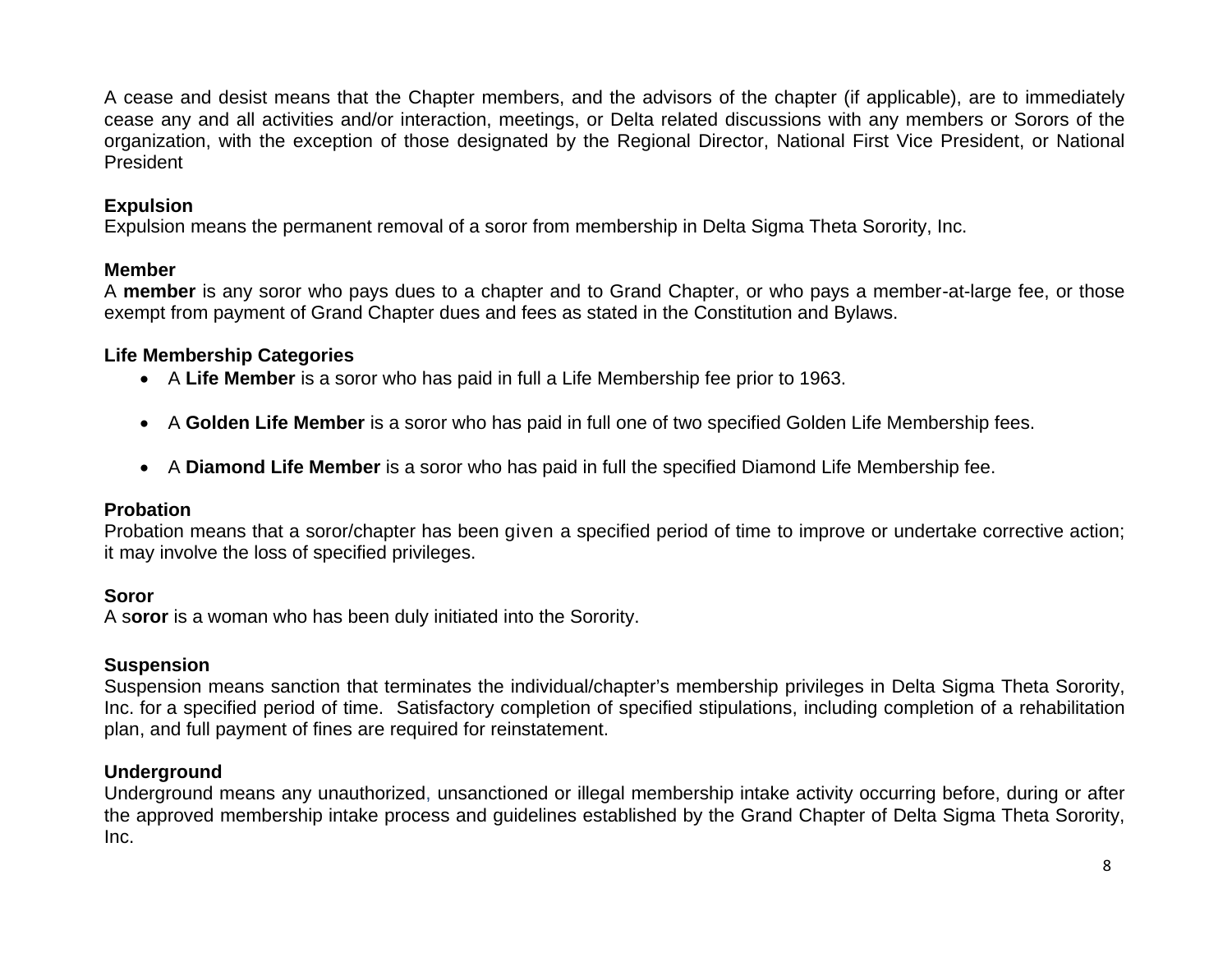#### **Governing Documents**

State Statues and Laws, Corporate Charter and Articles of Incorporation, *Constitution and Bylaws*, Chapter Policies and Procedures, Rules of Order Form, Roberts Rules of Order

#### **Administrative Resources and Tools** *(listed alphabetically)*

Chapter Management Handbook, Code of Conduct, Delta Internet Guidelines (DIG), Delta Style Guide, Fiscal Officers Manual, Internal Audit Manual, Membership Intake Program Documents (e.g., Administrative Procedures for Membership Intake, Membership Intake Program, Pyramid Study Guide), Protocol and Traditions Manual, *The Ritual*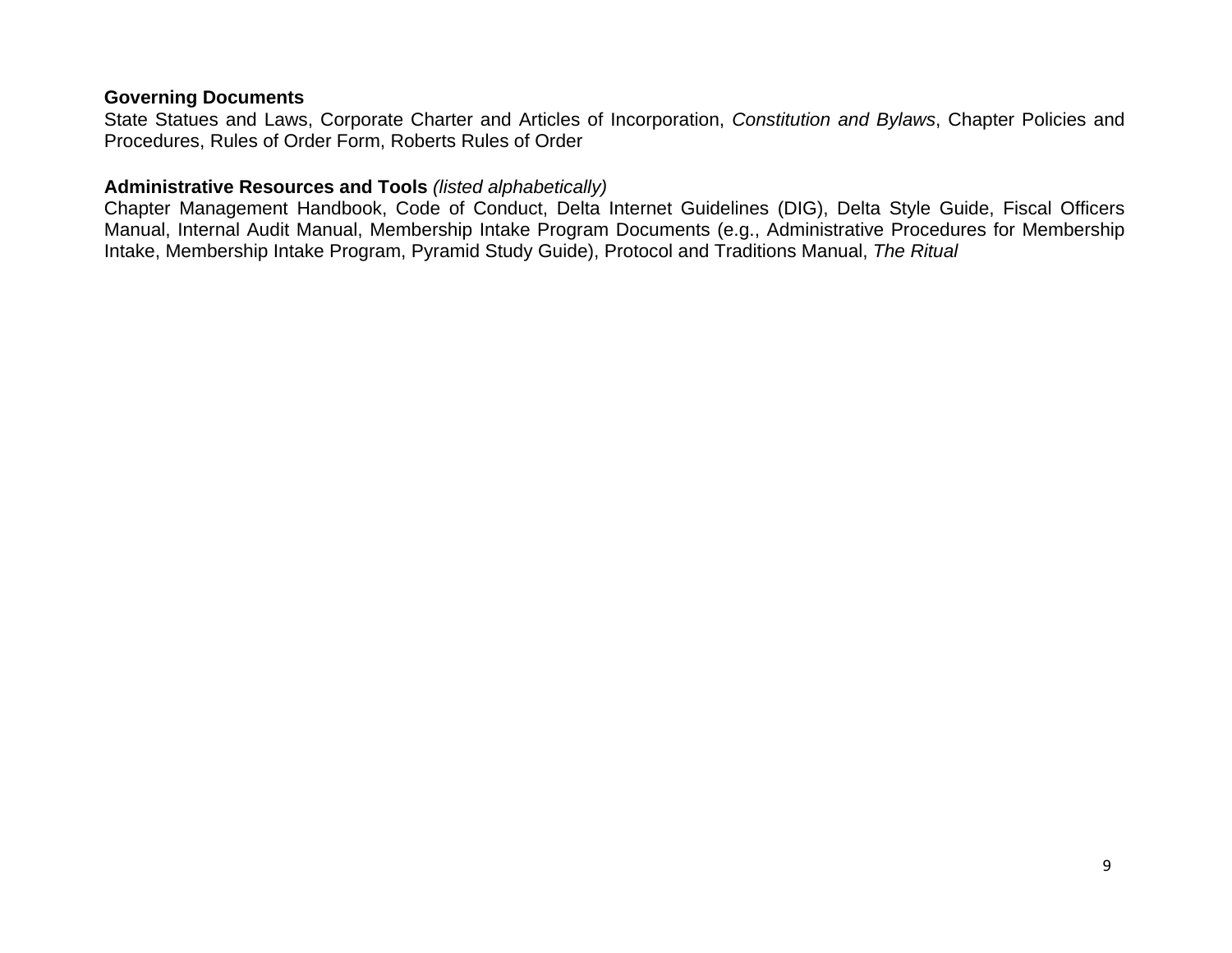## **Section 1: Violation of Sorority Governing Documents**

Failure of chapter and/or individual member to adhere to the stated policies and procedures detailed in any of the Governing documents, administrative resources and tools of the Sorority shall result in sanctions, as specified in this Section of the Code.

| <b>Description of Offense/Violations</b> |                                                                                                                                                                                                                                                                      | <b>Sanction/Fine</b>                                                                               |                                                                                                                 |                                        |
|------------------------------------------|----------------------------------------------------------------------------------------------------------------------------------------------------------------------------------------------------------------------------------------------------------------------|----------------------------------------------------------------------------------------------------|-----------------------------------------------------------------------------------------------------------------|----------------------------------------|
|                                          | <b>Improper or Unacceptable Conduct</b>                                                                                                                                                                                                                              | <b>Chapter</b>                                                                                     | <b>Member/Soror</b>                                                                                             | Applicant/<br><b>Candidate/Pyramid</b> |
| A                                        | Unexcused absence from two consecutive<br><b>National Conventions.</b>                                                                                                                                                                                               | Probation for 1 Year and<br>Required DID(s)                                                        | N/A                                                                                                             |                                        |
| B                                        | Unexcused absence from two consecutive<br>Regional Conferences.                                                                                                                                                                                                      | Probation for 1 Year and<br>Required DID(s)                                                        | N/A                                                                                                             |                                        |
| C.                                       | Failure to comply with written rulings based on the<br>Governing documents, administrative resources<br>and tools as decreed by any of the following:<br>Regional Director, the Scholarship and Standards<br>Committee, the National President, or Grand<br>Chapter. | Suspension for<br>6 Months and<br><b>Rehabilitation Plan</b><br>Fine \$250                         | Suspension for 6<br>Months and<br><b>Rehabilitation Plan</b><br><b>Fine \$250</b>                               |                                        |
| D                                        | Failure to submit to the Scholarship and Standards<br>Committee, for approval, a copy of the Rules of<br>Order Form and Chapter Policies and Procedures.                                                                                                             | Probation for 6 Months<br>and Required DIDs:<br><b>Chapter Management</b><br>and Fiscal Management | Probation for 6<br>Months and<br><b>Rehabilitation Plan</b><br>as prescribed by the<br><b>Regional Director</b> |                                        |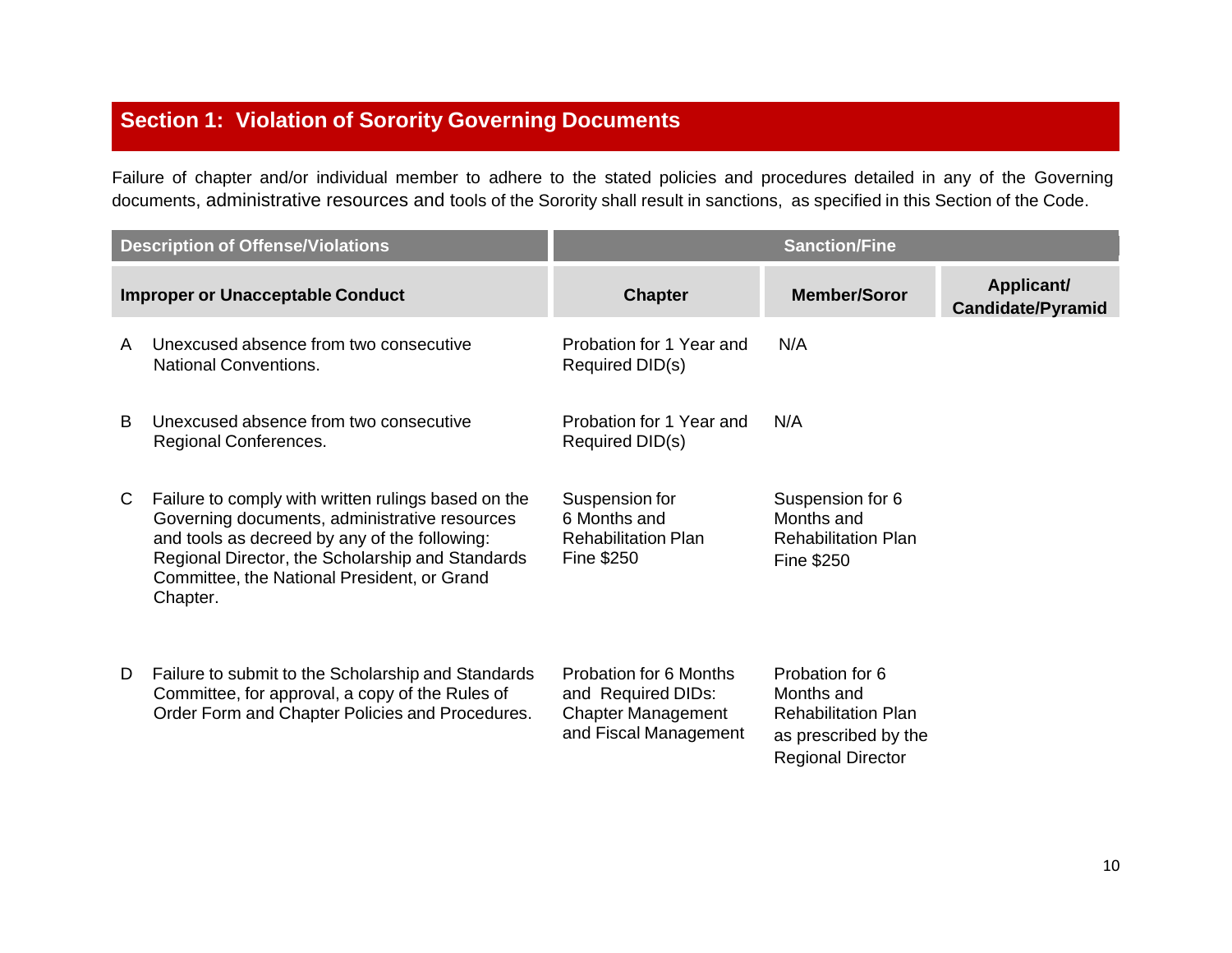|    | <b>Violation of Sorority Governing Documents (cont.)</b><br><b>Description of Offense/Violations</b>                                                                                                                                                                                                                 | <b>Sanction/Fine</b>                                                                             |                                                                                                                 |                                        |
|----|----------------------------------------------------------------------------------------------------------------------------------------------------------------------------------------------------------------------------------------------------------------------------------------------------------------------|--------------------------------------------------------------------------------------------------|-----------------------------------------------------------------------------------------------------------------|----------------------------------------|
|    | <b>Improper or Unacceptable Conduct</b>                                                                                                                                                                                                                                                                              | <b>Chapter</b>                                                                                   | <b>Member/Soror</b>                                                                                             | Applicant/<br><b>Candidate/Pyramid</b> |
| Е. | Failure to give the Regional Director evidence of<br>chapter programs consistent with the national<br>programs.                                                                                                                                                                                                      | Probation for 6 months<br>and Required DIDs:<br>Program Planning &<br>Development                | N/A                                                                                                             |                                        |
| F  | Failure to submit required forms, reports and<br>records (excluding financial forms included in<br>Section 5) to National Headquarters and/or the<br>Regional Officers and/or beginning any activities<br>(e.g., meetings, programs, membership intake)<br>without having received a Corporate Compliance<br>Letter. | Probation for 6 months<br>and Required DIDs:<br>Chapter Management &<br><b>Fiscal Management</b> | Probation for 6<br>Months and<br><b>Rehabilitation Plan</b><br>as prescribed by the<br><b>Regional Director</b> |                                        |
| G  | Failure to comply with any policies, procedures,<br>rules and/or regulations of the Sorority.<br>(Failure to follow Membership Intake policies and<br>procedures will result in more severe sanctions<br>specified in Section 8.)                                                                                    | Suspension for<br>6 Months<br><b>Fine \$250</b>                                                  | Suspension for<br>6 Months<br><b>Fine \$250</b>                                                                 |                                        |
| H  | Failure to comply with the Sorority's approved<br>Step Show Guidelines for all chapters.                                                                                                                                                                                                                             | Suspension for<br>6 Months<br>Fine \$250                                                         | Suspension for<br>6 Months<br><b>Fine \$250</b>                                                                 |                                        |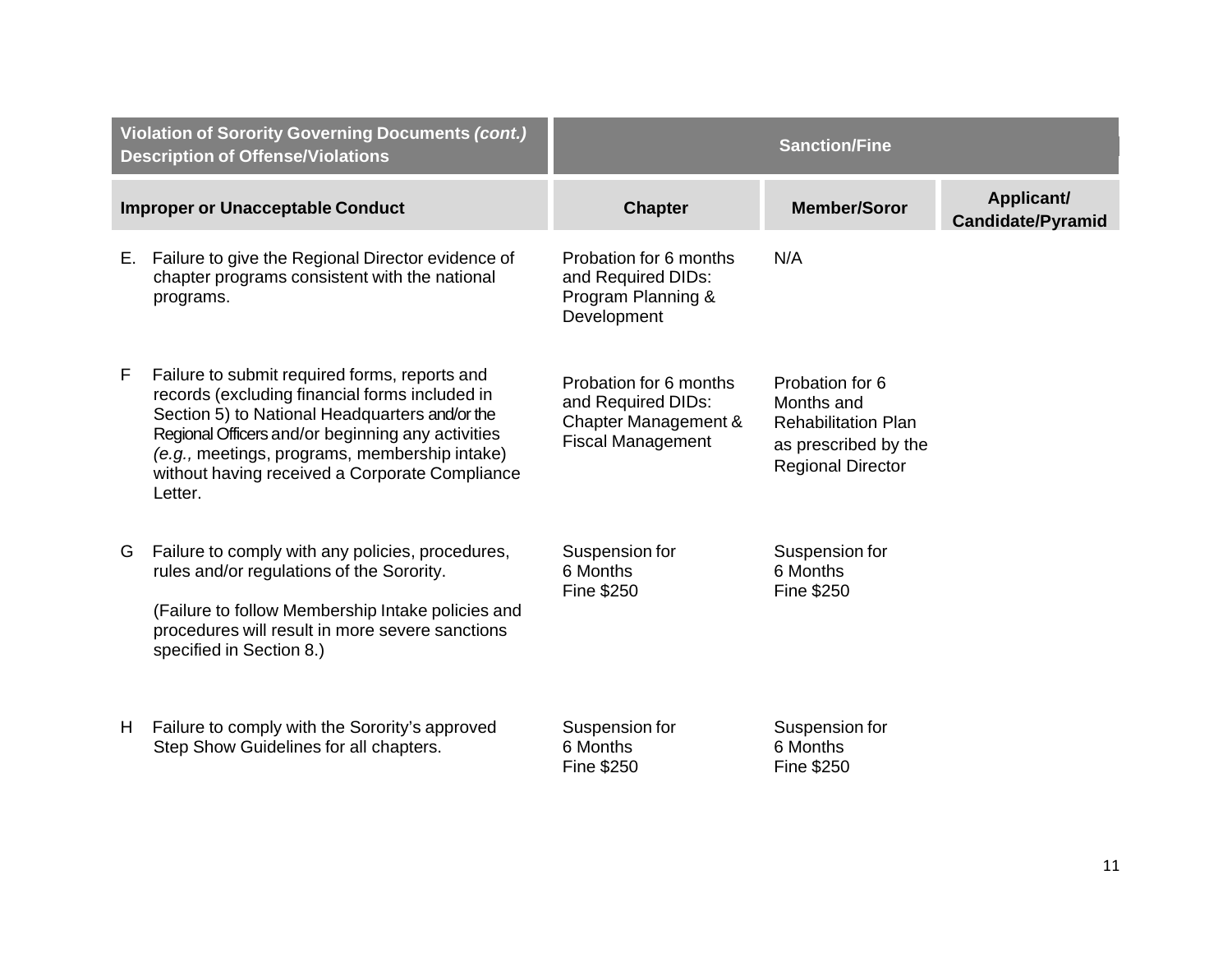|                                         | Violation of Sorority Governing Documents (cont.)<br><b>Description of Offense/Violations</b>                                                                                                                               | <b>Sanction/Fine</b>                                                                                                                                                   |                                                                                                                                 |                                        |
|-----------------------------------------|-----------------------------------------------------------------------------------------------------------------------------------------------------------------------------------------------------------------------------|------------------------------------------------------------------------------------------------------------------------------------------------------------------------|---------------------------------------------------------------------------------------------------------------------------------|----------------------------------------|
| <b>Improper or Unacceptable Conduct</b> |                                                                                                                                                                                                                             | <b>Chapter</b>                                                                                                                                                         | <b>Member/Soror</b>                                                                                                             | Applicant/<br><b>Candidate/Pyramid</b> |
| Ι.                                      | Attending any meetings/gatherings/information<br>sessions of any kind for any reasons not<br>authorized (i.e. unauthorized meeting without<br>advisor or chapter president).                                                | Suspension for 6<br>months,<br>Fine \$250                                                                                                                              | Suspension for 6 months,<br>Fine \$250                                                                                          |                                        |
|                                         | Failure to comply with the Sorority's approved<br>Alcohol and Illegal Drug Usage policy<br>(Failure to follow Membership Intake policies<br>and procedures will result in more severe<br>sanctions specified in Section 8.) | Probation for 6<br>Months,<br>Required<br>training on<br>Alcohol &<br><b>Illegal Drug</b><br>Usage policy,<br>No alcohol<br>events for 1<br>year,<br><b>Fine \$500</b> | Probation for 6<br>Months,<br>Required<br>training on<br>Alcohol &<br><b>Illegal Drug</b><br>Usage policy,<br><b>Fine \$250</b> |                                        |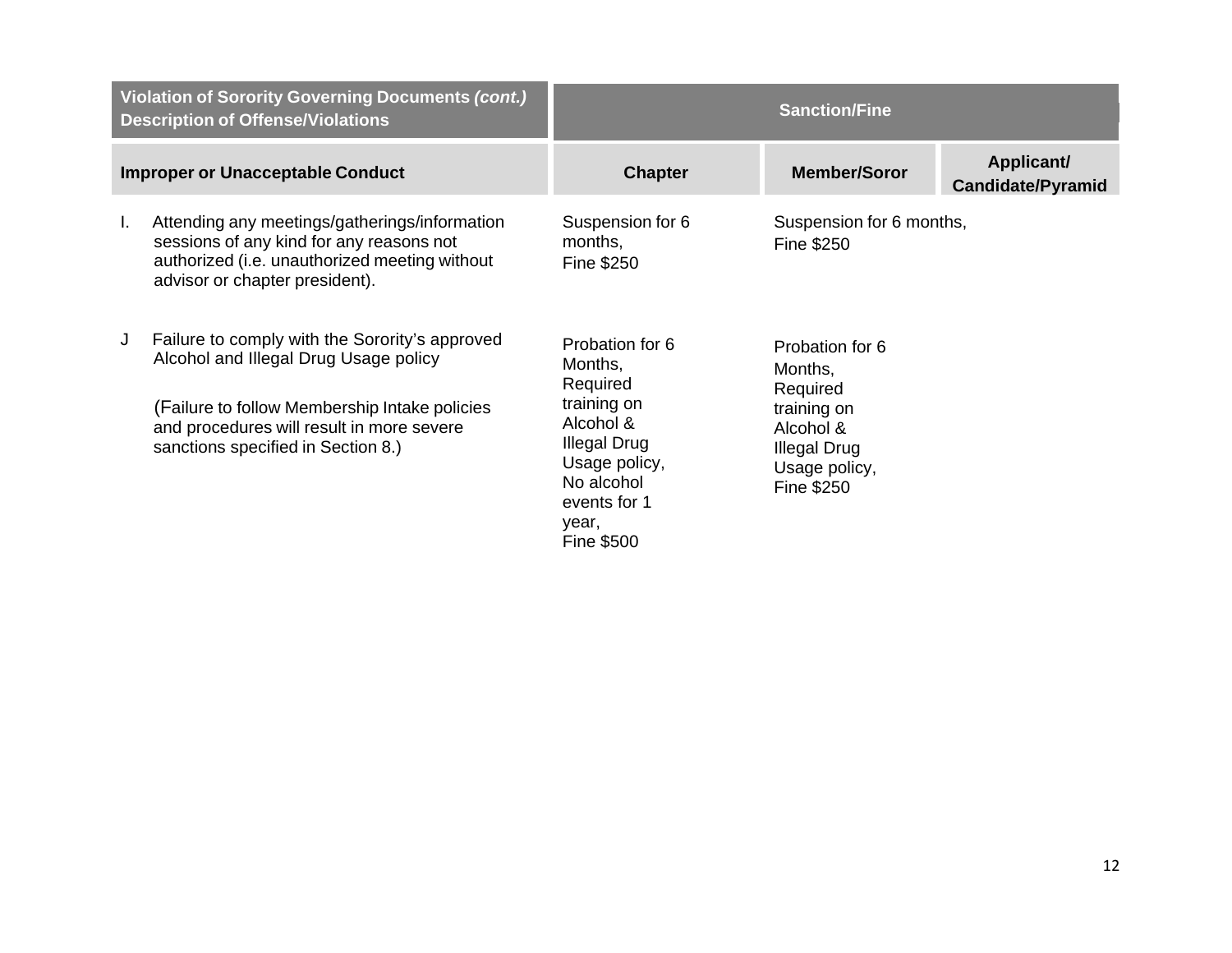## **Section 2: Intellectual Properties**

Delta Sigma Theta Sorority, Incorporated owns its' Intellectual Property, sorority assets, including word marks, logos, symbols, crest and seal. They are made available for use by the general membership and shall be utilized in the best way possible. Improper or illegal use of the Sorority's intellectual properties is not acceptable.

| <b>Description of Offense/Violations</b> |                                                                                                                                                                                                                                                                                                                               | <b>Sanction/Fine</b>                                                                   |                                                                                        |                                        |
|------------------------------------------|-------------------------------------------------------------------------------------------------------------------------------------------------------------------------------------------------------------------------------------------------------------------------------------------------------------------------------|----------------------------------------------------------------------------------------|----------------------------------------------------------------------------------------|----------------------------------------|
| <b>Improper or Unacceptable Conduct</b>  |                                                                                                                                                                                                                                                                                                                               | <b>Chapter</b>                                                                         | <b>Member/Soror</b>                                                                    | Applicant/<br><b>Candidate/Pyramid</b> |
| A                                        | Improper or illegal use of the Sorority's intellectual<br>property (including any derivative of its name,<br>other word marks, logos, symbols, Crest/Seal) for<br>non-commercial (does not involve commerce)<br>purposes.                                                                                                     | Suspension for<br>6 Months<br>Fine \$250                                               | Suspension for<br>6 Months<br>Fine \$250                                               | Barred for 1 Year<br>from Membership   |
| B                                        | Improper or illegal use of the Sorority's intellectual<br>property (including any derivative of its name,<br>other word marks, logos, symbols, crest/seal) for<br>commercial purposes, including, but not limited to<br>the manufacture, marketing, and/or sale of<br>paraphernalia without having been granted a<br>license. | Suspension for<br>2 Years and<br>purchase of license<br>is not granted.<br>Fine \$1000 | Suspension for<br>2 Years and<br>purchase of license<br>is not granted.<br>Fine \$1000 |                                        |
| C                                        | Misuse of Official Sorority symbols, emblems or<br>regalia as described in the latest Protocol and<br>Traditions Manual and/or in the Sorority's Notice<br>Regarding Intellectual Property Use.                                                                                                                               | Suspension for<br>6 Months<br>Fine \$250                                               | Suspension for<br>6 Months<br>Fine \$250                                               |                                        |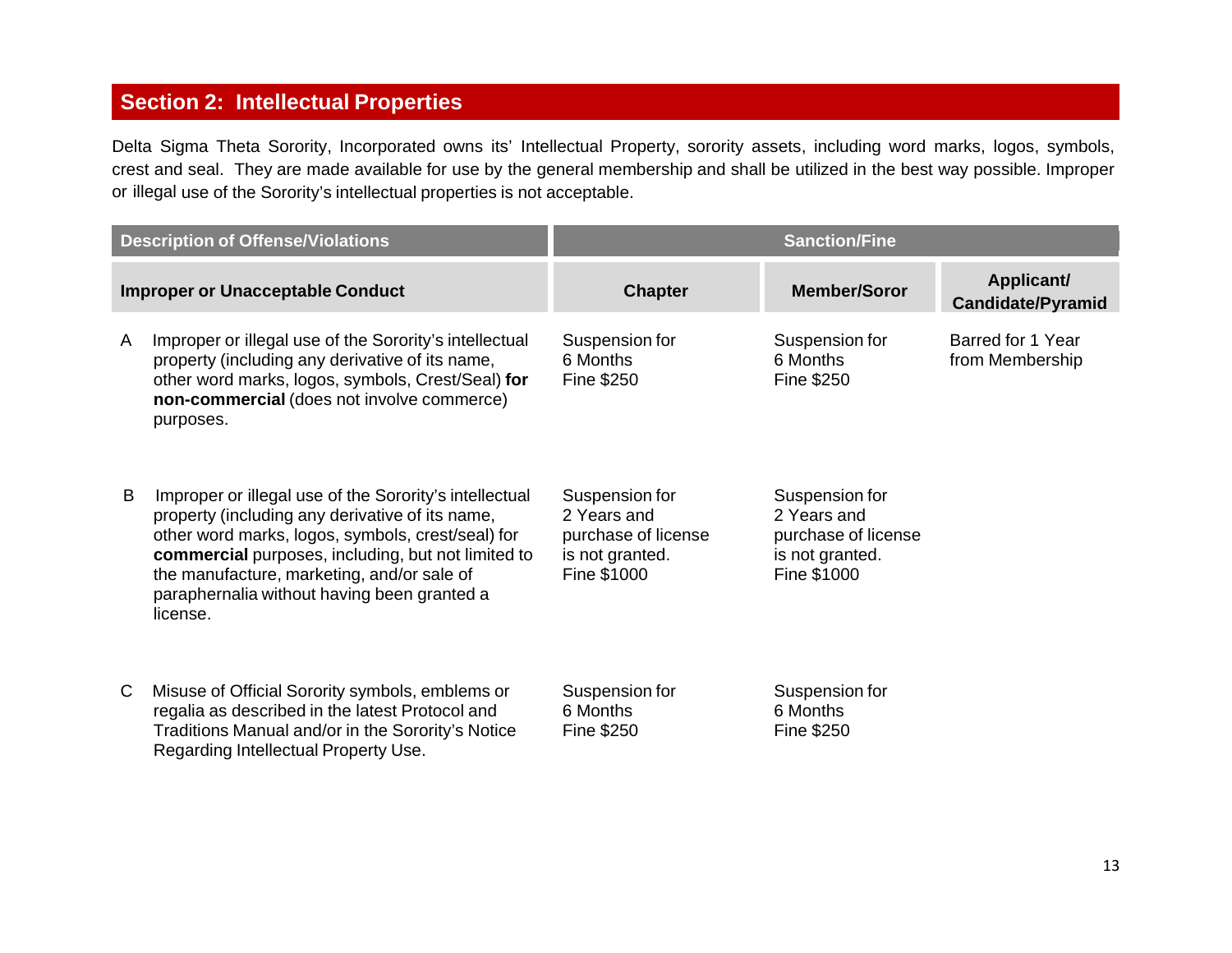| <b>Intellectual Property (cont.)</b><br><b>Description of Offense/Violations</b>                                                                                                                                                                                  | <b>Sanction/Fine</b>                          |                                               |                                        |
|-------------------------------------------------------------------------------------------------------------------------------------------------------------------------------------------------------------------------------------------------------------------|-----------------------------------------------|-----------------------------------------------|----------------------------------------|
| <b>Improper or Unacceptable Conduct</b>                                                                                                                                                                                                                           | <b>Chapter</b>                                | <b>Member/Soror</b>                           | Applicant/<br><b>Candidate/Pyramid</b> |
| Chapters that use vendors who are "not approved"<br>D<br>i.e., have not secured appropriate license from the<br>National Headquarters office, to sell or otherwise<br>market Delta merchandise and/or paraphernalia at<br>sorority functions, events/trade shows. | Suspension for<br>1 Year<br><b>Fine \$500</b> | Suspension for<br>1 Year<br><b>Fine \$500</b> |                                        |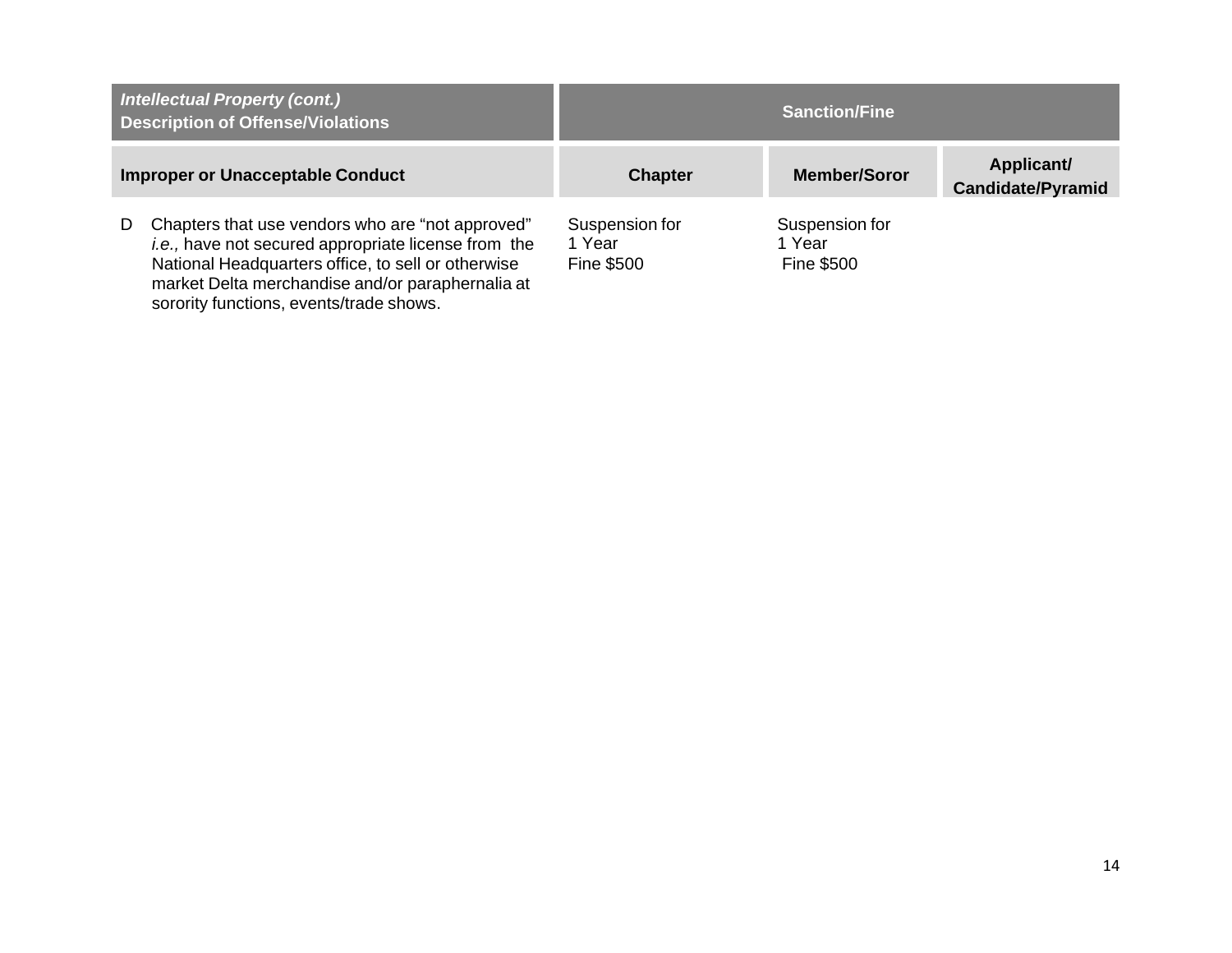### **Section 3: Information and Communications**

Publicly displaying any information related to the chapter, chapter members and any member of Delta Sigma Theta Sorority, Inc. via any form of media such as, but not limited to, chapter website, Facebook, YouTube, Twitter, LinkedIn, email, etc. is prohibited. All forms of communication must adhere to the official Delta Internet Guidelines.

|   | <b>Description of Offense/Violations</b>                                                                                                                                                                                                                                                                              | <b>Sanction/Fine</b>                         |                                              |                                           |
|---|-----------------------------------------------------------------------------------------------------------------------------------------------------------------------------------------------------------------------------------------------------------------------------------------------------------------------|----------------------------------------------|----------------------------------------------|-------------------------------------------|
|   | <b>Improper or Unacceptable Conduct</b>                                                                                                                                                                                                                                                                               | <b>Chapter</b>                               | <b>Member/Soror</b>                          | Applicant/<br><b>Candidate/Pyramid</b>    |
| A | Violations of the Sorority's Internet Guidelines.                                                                                                                                                                                                                                                                     | Probation for<br>1 Year<br><b>Fine \$500</b> | Probation for<br>1 Year<br><b>Fine \$500</b> | Barred for 1 Year<br>from Membership      |
| B | Releasing/disclosing to anyone information<br>from Grand Chapter's roster.                                                                                                                                                                                                                                            | Probation for<br>1 Year<br><b>Fine \$500</b> | Probation for<br>1 Year<br><b>Fine \$500</b> |                                           |
| C | Unauthorized release of chapter membership<br>roster or other proprietary chapter information.                                                                                                                                                                                                                        | Probation for<br>1 Year<br><b>Fine \$500</b> | Probation for<br>1 Year<br><b>Fine \$500</b> |                                           |
| D | Unauthorized acquisition, disclosure, or<br>distribution of confidential membership or financial<br>information. Improper use of the organization's<br>membership data and information through misuse<br>of proprietary computer software (e.g., Online<br>Dues, Online Registration, or Membership<br>Verification). | Suspension for<br>3 Years<br>Fine \$1500     | Suspension for<br>3 Years<br>Fine \$1500     | <b>Barred for Life</b><br>from Membership |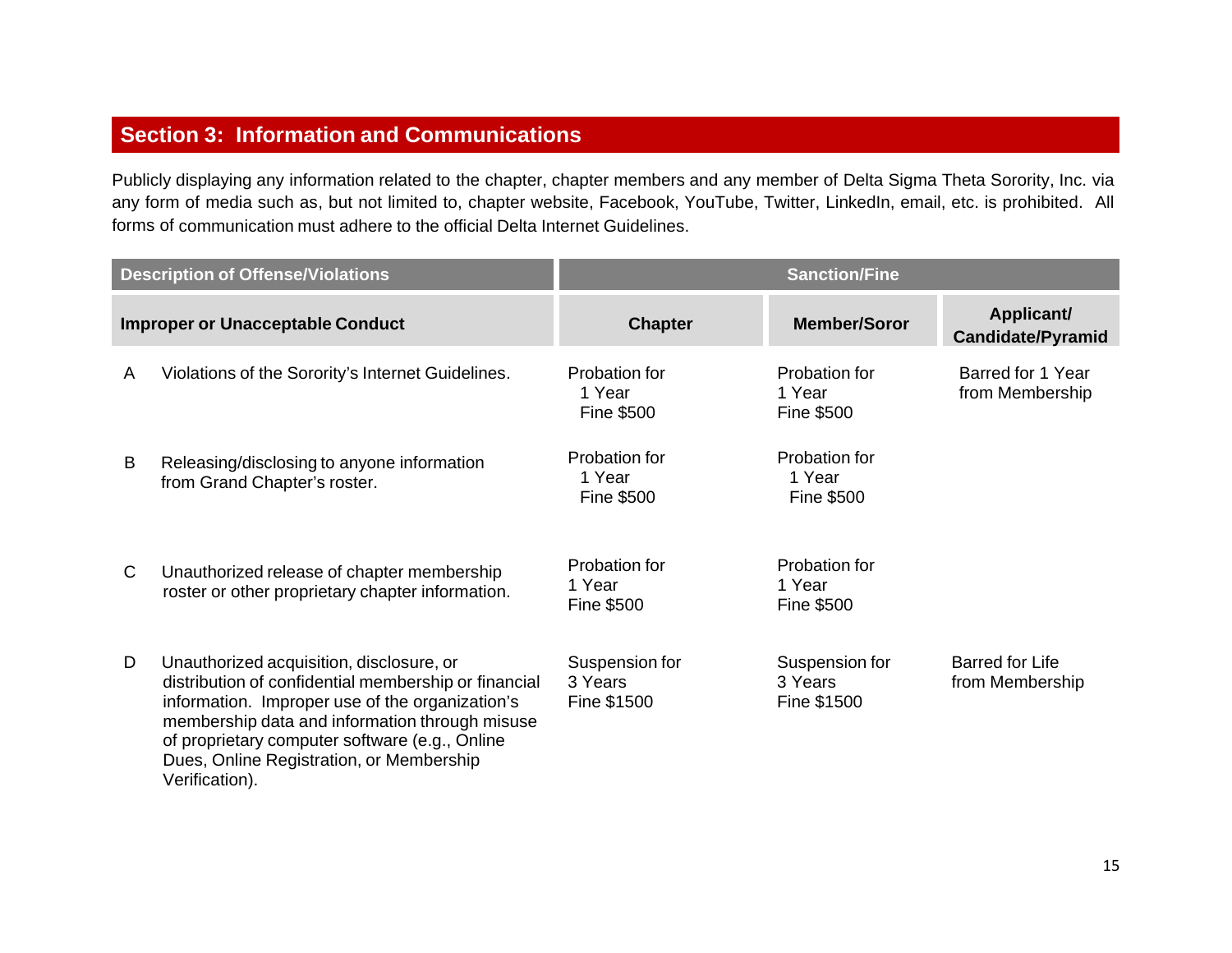| <b>Information and Communications (cont.)</b><br><b>Description of Offense/Violations</b> |                                                                                                                                                                               |                                               | <b>Sanction/Fine</b>                                      |                                        |
|-------------------------------------------------------------------------------------------|-------------------------------------------------------------------------------------------------------------------------------------------------------------------------------|-----------------------------------------------|-----------------------------------------------------------|----------------------------------------|
| <b>Improper or Unacceptable Conduct</b>                                                   |                                                                                                                                                                               | <b>Chapter</b>                                | <b>Member/Soror</b>                                       | Applicant/<br><b>Candidate/Pyramid</b> |
| E.                                                                                        | Unauthorized access, use, or exporting of<br>electronic proprietary computer software (e.g.,<br>Online Dues, Online Registration, Membership<br>Verification) via any method. | Suspension for<br>1 Year<br><b>Fine \$500</b> | Suspension for<br>1 Year<br><b>Fine \$500</b>             |                                        |
| F                                                                                         | Origination or circulation of any false or misleading<br>information, obscene language, or patented<br>material that violates or is contrary to the Internet<br>Guidelines.   | Suspension for<br>5 Years<br>Fine \$2500      | Suspension for<br>5 Years<br>Fine \$2500;<br>or Expulsion | Barred for Life<br>from Membership     |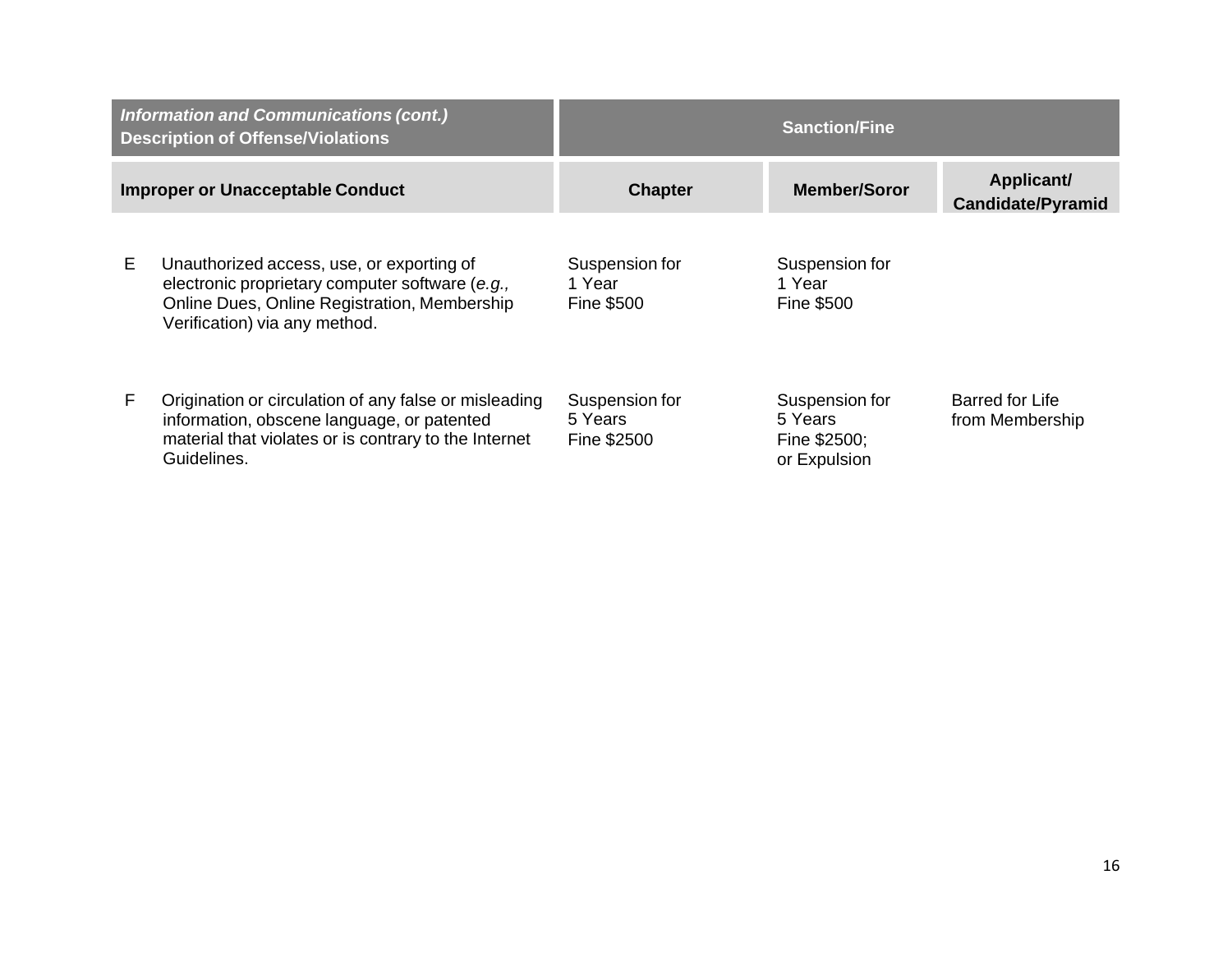|   | <b>Information and Communications (cont.)</b><br><b>Description of Offense/Violations</b>                                                                                                                                                                                                                                                                                   | <b>Sanction/Fine</b>                     |                                                           |                                              |
|---|-----------------------------------------------------------------------------------------------------------------------------------------------------------------------------------------------------------------------------------------------------------------------------------------------------------------------------------------------------------------------------|------------------------------------------|-----------------------------------------------------------|----------------------------------------------|
|   | <b>Improper or Unacceptable Conduct</b>                                                                                                                                                                                                                                                                                                                                     | <b>Chapter</b>                           | <b>Member/Soror</b>                                       | Applicant/<br><b>Candidate/Pyramid</b>       |
| G | Use of social media (such as chat rooms, Twitter,<br>Facebook, YouTube and other virtual<br>conversation media*) to defame, slander, or<br>otherwise embarrass/humiliate:<br>• A soror, chapter, applicant/pyramid/candidate<br>The Sorority, other groups or organizations<br>$\bullet$<br>*Includes, but is not limited to, pictures, videos, images<br>of any kind, etc. | Suspension for<br>5 Years<br>Fine \$2500 | Suspension for<br>5 Years<br>Fine \$2500;<br>or Expulsion | <b>Barred for Life</b><br>from Membership    |
| H | Use of mass communication (e.g., email, listserve<br>groups, chat rooms, Twitter, Facebook) to<br>disseminate and discuss confidential information<br>such as decisions made at chapter meetings, and<br>voting on candidates.                                                                                                                                              | Suspension for<br>1 Year<br>Fine \$250   | Suspension for<br>1 Year<br>Fine \$250                    | <b>Barred for 3 Years</b><br>from Membership |
|   | Unauthorized recording (audio or visual) without<br>expressed approval of those being recorded and<br>in accordance with applicable state laws.                                                                                                                                                                                                                             | Suspension for<br>3 Years<br>Fine \$1500 | Suspension for<br>3 Years<br>Fine \$1500                  | <b>Barred for 3 Years</b><br>from Membership |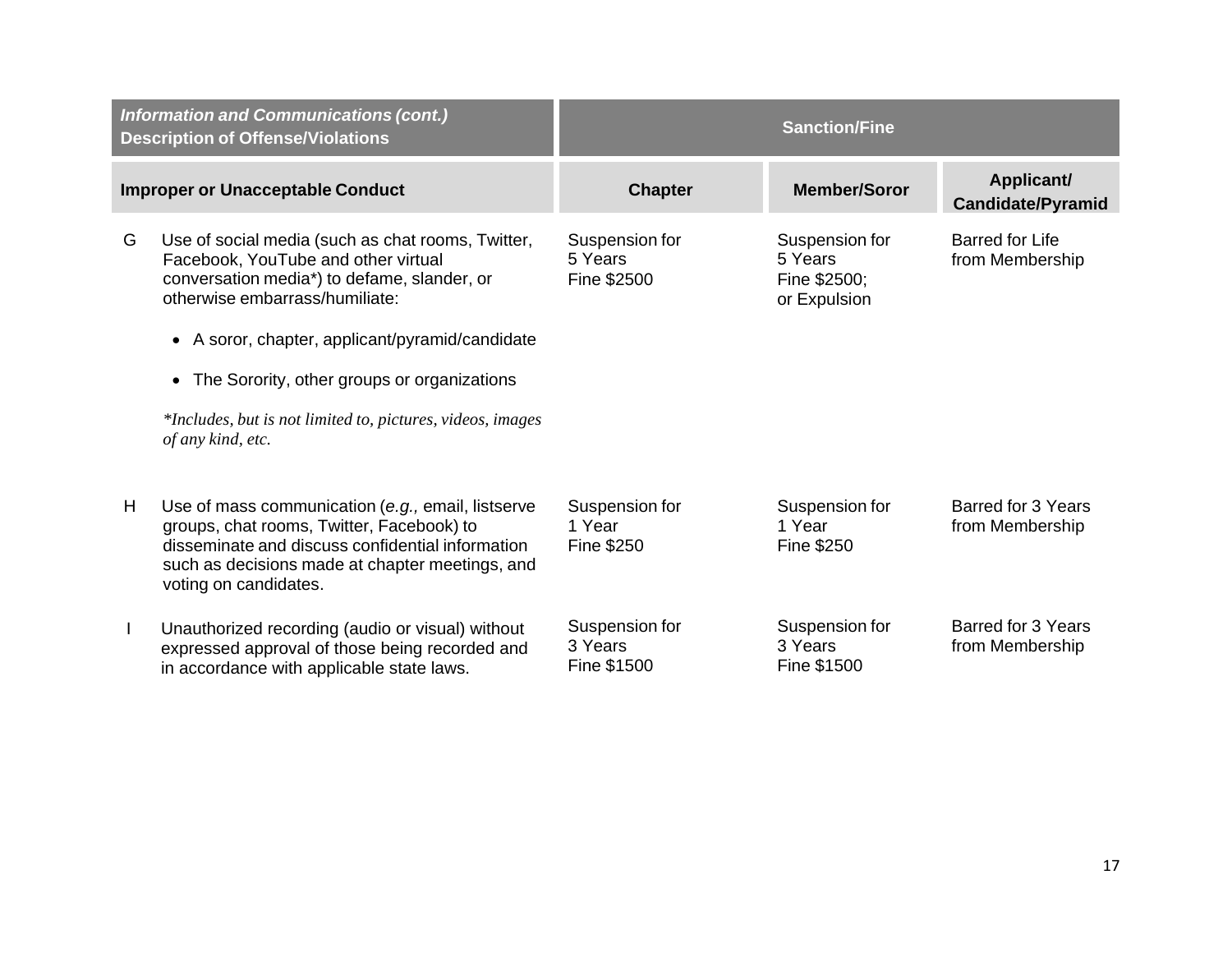## **Section 4: Ethical Responsibility**

All sorors are expected to uphold the highest ethical standards, including, but not limited to, those standards set forth in the Code of Ethics that is encompassed in this Code of Conduct. The responsibility to act ethically means that sorors will at all times display integrity, act respectfully towards other sorors, and faithfully follow the tenets of this Code of Conduct.

| <b>Description of Offense/Violations</b> |                                                                                                                                                                                                                                      | <b>Sanction/Fine</b>                     |                                          |                                           |
|------------------------------------------|--------------------------------------------------------------------------------------------------------------------------------------------------------------------------------------------------------------------------------------|------------------------------------------|------------------------------------------|-------------------------------------------|
| <b>Improper or Unacceptable Conduct</b>  |                                                                                                                                                                                                                                      | <b>Chapter</b>                           | <b>Member/Soror</b>                      | Applicant/<br><b>Candidate/Pyramid</b>    |
| A                                        | Refusal to cooperate with investigations, including<br>but not limited to, failing to provide, destroying, or<br>hiding information during an investigation of a<br>violation.                                                       | Suspension for<br>3 Years<br>Fine \$1500 | Suspension for<br>3 Years<br>Fine \$1500 | Barred for 3 Years<br>from Membership     |
| B                                        | Any egregious act offensive to the Sorority that<br>defames the Sorority or another soror including,<br>but not limited to, engaging in acts of violence,<br>and/or distributing, or accessing pornography<br>through Delta systems. | Charter<br>Revocation                    | Expulsion                                | Barred for Life<br>from Membership        |
|                                          | <b>Exposure of Delta Secrets.</b>                                                                                                                                                                                                    | Suspension for<br>5 Years<br>Fine \$2500 | Suspension for<br>5 Years<br>Fine \$2500 | <b>Barred for Life</b><br>from Membership |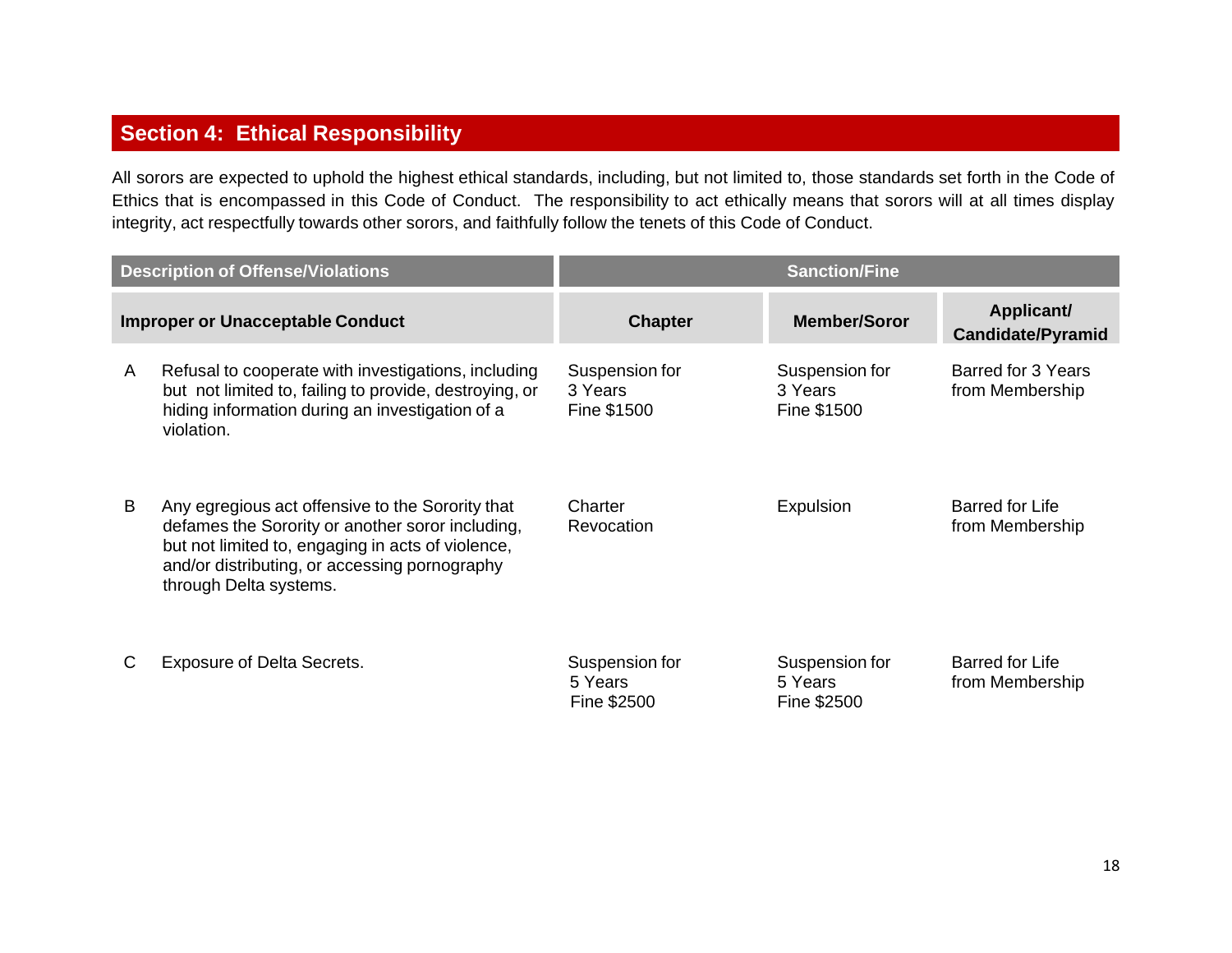| <b>Ethical Responsibility (cont.)</b><br><b>Description of Offense/Violations</b> |                                                                                                                                                                                                                   | <b>Sanction/Fine</b>                            |                                                 |                                              |
|-----------------------------------------------------------------------------------|-------------------------------------------------------------------------------------------------------------------------------------------------------------------------------------------------------------------|-------------------------------------------------|-------------------------------------------------|----------------------------------------------|
| <b>Improper or Unacceptable Conduct</b>                                           |                                                                                                                                                                                                                   | <b>Chapter</b>                                  | <b>Member/Soror</b>                             | Applicant/                                   |
|                                                                                   |                                                                                                                                                                                                                   |                                                 |                                                 | <b>Candidate/Pyramid</b>                     |
| D                                                                                 | Accepting/giving gifts and/or items to any<br>person(s), from any person(s) at any point in time<br>for the purpose of gaining acceptance, special<br>treatment and/or access to membership into the<br>Sorority. | Suspension for<br>3 Years<br>Fine \$1500        | Suspension for<br>3 Years<br>Fine \$1500        | <b>Barred for 3 Years</b><br>from Membership |
| Е                                                                                 | Influencing or attempting to influence another<br>person to violate the Code of Conduct.                                                                                                                          | Suspension for<br>3 Years<br>Fine \$1500        | Suspension for<br>3 Years<br>Fine \$1500        | <b>Barred for 3 Years</b><br>from Membership |
| F                                                                                 | Misuse of Sorority's letterhead.                                                                                                                                                                                  | Suspension for<br>6 Months<br><b>Fine \$250</b> | Suspension for<br>6 Months<br><b>Fine \$250</b> |                                              |
| G                                                                                 | Unauthorized use of College or University records<br>or properties.                                                                                                                                               |                                                 |                                                 | <b>Barred for Life</b><br>from Membership    |
| H                                                                                 | Failure to adhere to guidelines of the Code of<br>Conduct while suspended or on probation.                                                                                                                        | Charter<br>Revocation                           | Expulsion                                       |                                              |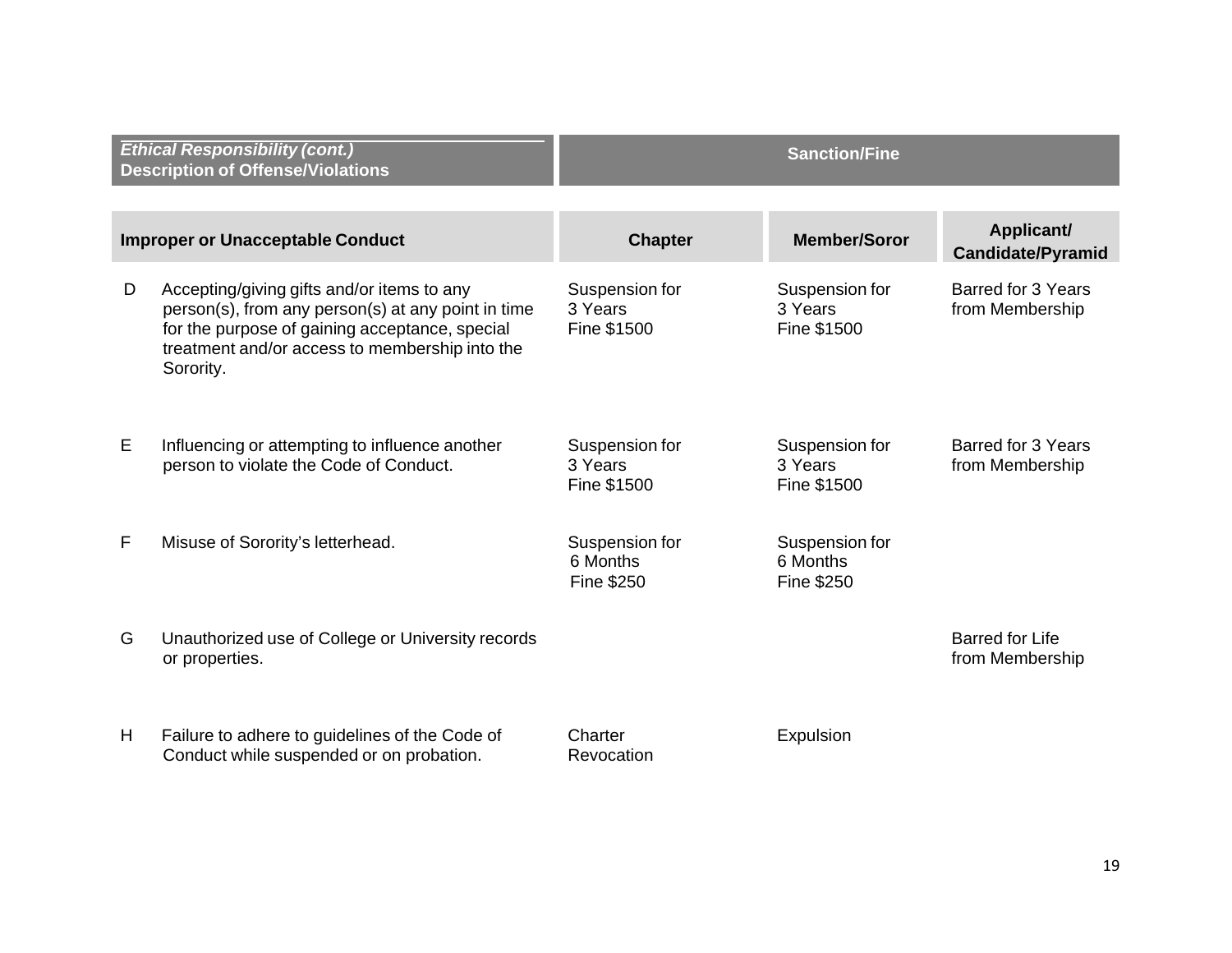| <b>Ethical Responsibility (cont.)</b><br><b>Description of Offense/Violations</b> |                                                                      |                                                                                                                      | <b>Sanction/Fine</b>                                                                                                |                                        |
|-----------------------------------------------------------------------------------|----------------------------------------------------------------------|----------------------------------------------------------------------------------------------------------------------|---------------------------------------------------------------------------------------------------------------------|----------------------------------------|
|                                                                                   | <b>Improper or Unacceptable Conduct</b>                              | <b>Chapter</b>                                                                                                       | <b>Member/Soror</b>                                                                                                 | Applicant/<br><b>Candidate/Pyramid</b> |
| I.                                                                                | Repeated violations of the Code of Conduct<br>for the same violation | Suspension for 5<br>Years,<br>Fine \$2500; or<br><b>Charter Revocation</b>                                           | Suspension for 5<br>Years,<br>Fine \$2500; or<br>Expulsion                                                          |                                        |
| J.                                                                                | The violation of a Cease & Desist or<br>sanction directive           | Probation for 6<br>Months,<br>Fine \$500; or<br>an additional 6<br>Months,<br>Fine \$500 to the<br>Sanctioned levied | Probation for 6<br>Months,<br>Fine \$250; or<br>n additional 6<br>Months,<br>Fine \$250 to the<br>Sanctioned levied |                                        |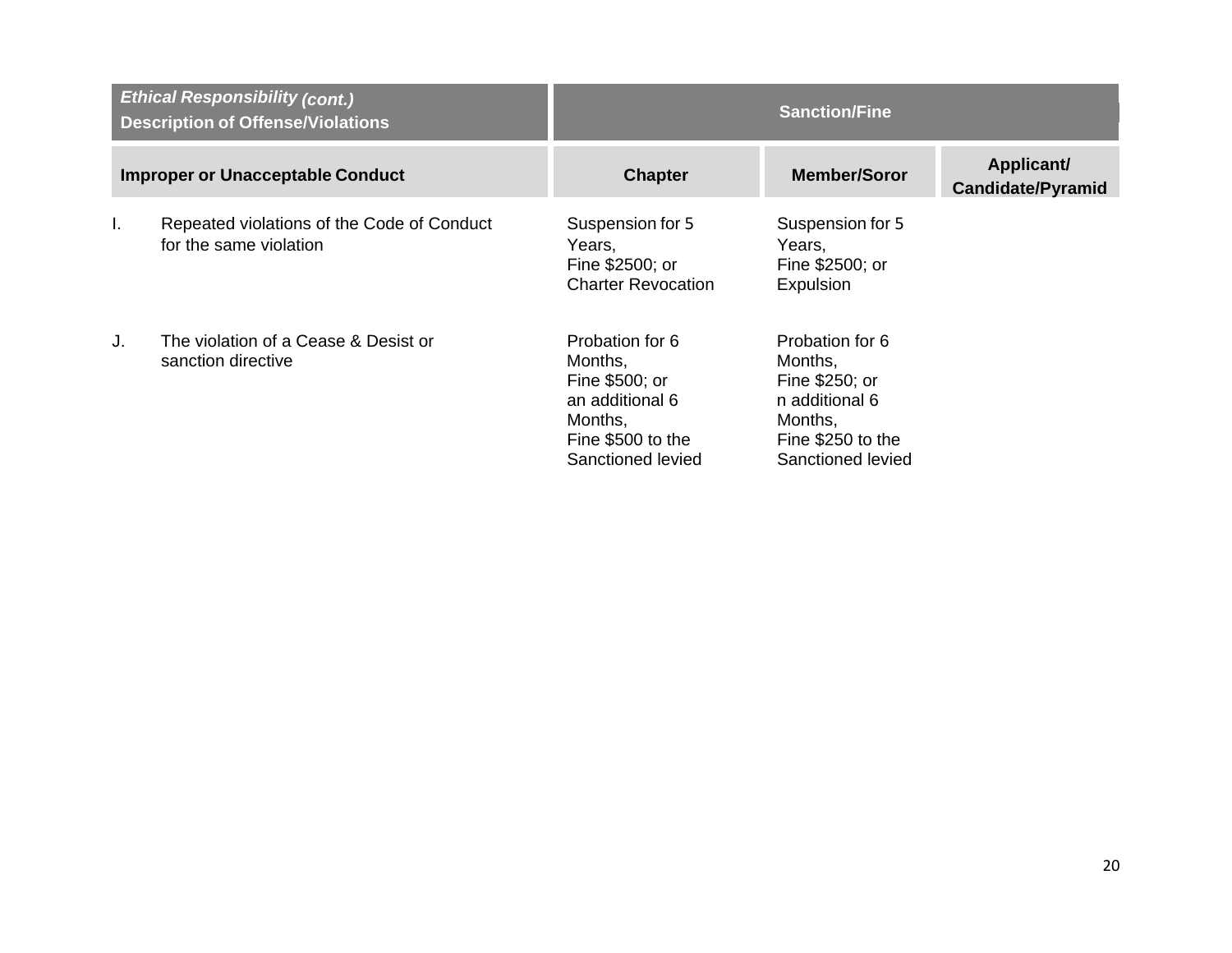## **Section 5: Fiduciary Responsibility**

Fiduciary responsibility means the duty of care and loyalty that each fiscal officer has to the local chapter and to Grand Chapter. The fiscal officers must operate under fiscal policy that ensures appropriate internal controls are in place to safeguard and account for the chapter's assets. Failure to have and follow good internal control procedures is a violation of the Sorority's Code of Conduct.

|   | <b>Description of Offense/Violations</b>                                                                                                                                                                                                                 | <b>Sanction/Fine</b>                                                                                                                                                                                                                                                                             |                                                                               |                                        |
|---|----------------------------------------------------------------------------------------------------------------------------------------------------------------------------------------------------------------------------------------------------------|--------------------------------------------------------------------------------------------------------------------------------------------------------------------------------------------------------------------------------------------------------------------------------------------------|-------------------------------------------------------------------------------|----------------------------------------|
|   | <b>Improper or Unacceptable Conduct</b>                                                                                                                                                                                                                  | <b>Chapter</b>                                                                                                                                                                                                                                                                                   | <b>Member/Soror</b>                                                           | Applicant/<br><b>Candidate/Pyramid</b> |
| A | Failure to perform the duties of a fiscal officer as<br>outlined in the Chapter Management Handbook,<br>Fiscal Officers Manual, Chapter Policies and<br>Procedures and other Governing documents,<br>administrative resources and tools of the Sorority. |                                                                                                                                                                                                                                                                                                  | Barred from serving<br>as a Fiscal Officer<br>for 1 term<br><b>Fine \$500</b> |                                        |
| B | Failure to submit the Annual Financial Report and<br>Federal Income Tax Group Return Authorization<br>form by the required deadline:<br>Due August 31st each year                                                                                        | Probation for<br>1 year and Required<br>DID: Fiscal<br>Management<br>May be subject to \$20<br>a day fine from the<br><b>Internal Revenue</b><br>Service (IRS).<br>Additional penalties may<br>be assessed by the IRS<br>at \$10 per day up to a<br>maximum of \$5,000 for<br>not filing return. |                                                                               |                                        |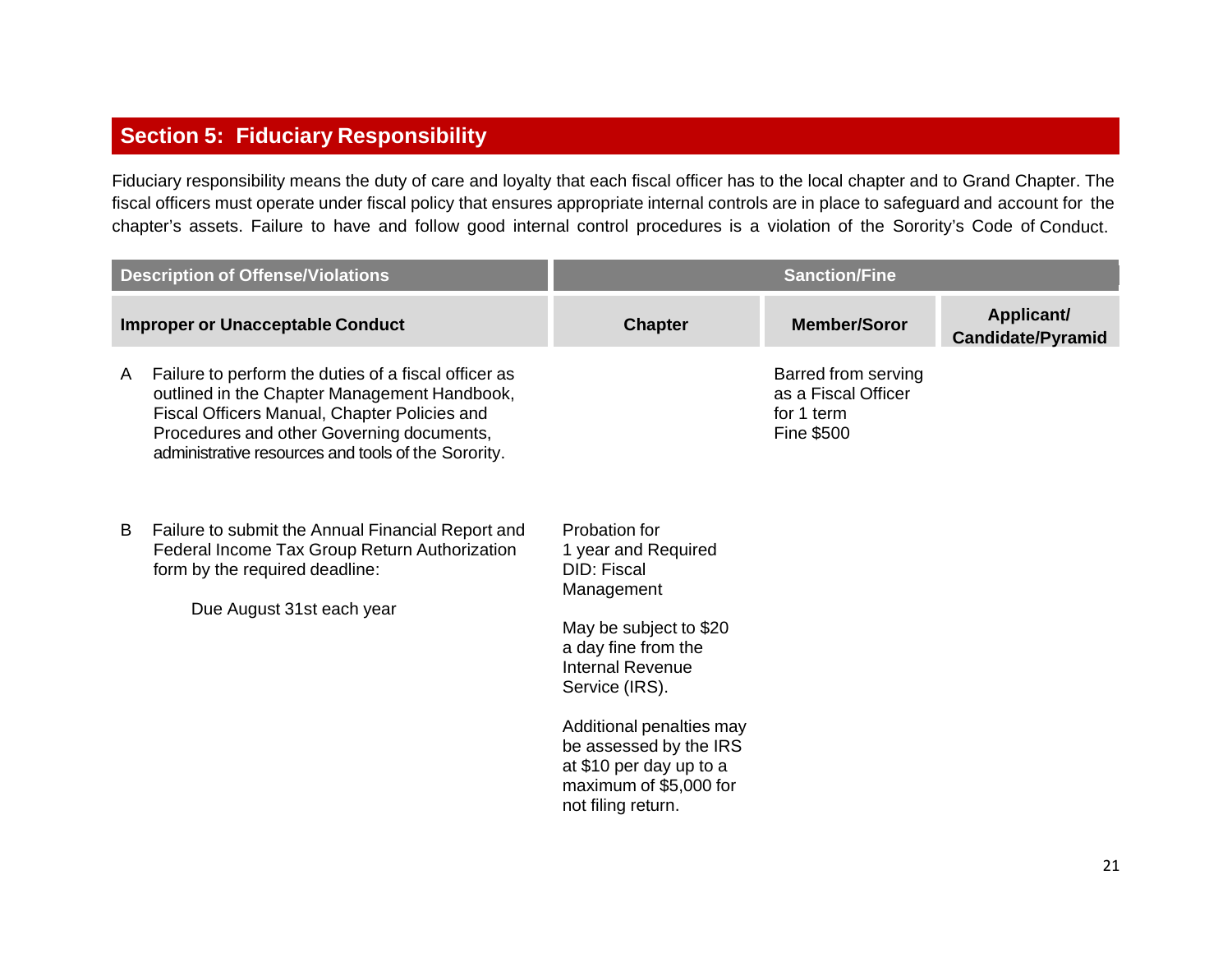| <b>Fiduciary Responsibility (cont.)</b><br><b>Description of Offense/Violations (cont.)</b> | <b>Sanction/Fine</b>                                                                                                                             |                     |                                        |
|---------------------------------------------------------------------------------------------|--------------------------------------------------------------------------------------------------------------------------------------------------|---------------------|----------------------------------------|
|                                                                                             |                                                                                                                                                  |                     |                                        |
| <b>Improper or Unacceptable Conduct</b>                                                     | <b>Chapter</b>                                                                                                                                   | <b>Member/Soror</b> | Applicant/<br><b>Candidate/Pyramid</b> |
| <b>B.</b> Continued                                                                         | Chapter will be<br>eliminated from Grand<br>Chapter's Group<br>exemption, which will<br>require the chapter to<br>deal directly with the<br>IRS. |                     |                                        |
|                                                                                             | Could prompt an IRS<br>examination of the<br>chapter's books and<br>records                                                                      |                     |                                        |
| Failure to submit Annual Audit Report<br>C<br>(IAR-1 Form):                                 |                                                                                                                                                  |                     |                                        |
| By the required deadline (August 31st)<br>$\bullet$                                         | Fine \$200                                                                                                                                       |                     |                                        |
| 30-90 days after the required deadline<br>$\bullet$                                         | Fine \$300                                                                                                                                       |                     |                                        |
| More than 90 after the required deadline<br>$\bullet$                                       | Suspension for<br>6 Months<br><b>Fine \$500</b>                                                                                                  |                     |                                        |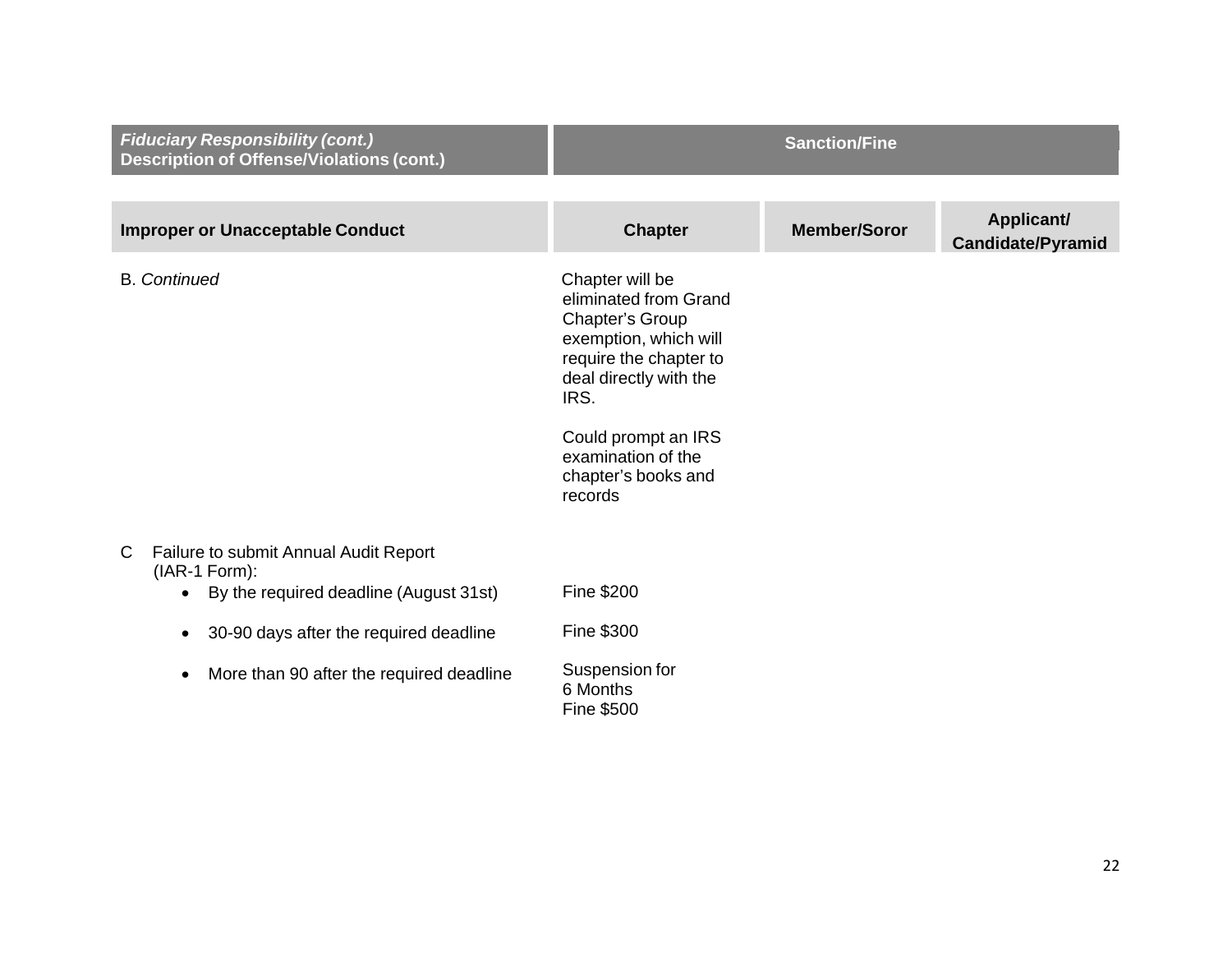|   | <b>Fiduciary Responsibilities (cont.)</b><br><b>Description of Offense/Violations</b>                                                               | <b>Sanction/Fine</b> |                                                                                                                                                                                                |                                        |
|---|-----------------------------------------------------------------------------------------------------------------------------------------------------|----------------------|------------------------------------------------------------------------------------------------------------------------------------------------------------------------------------------------|----------------------------------------|
|   | <b>Improper or Unacceptable Conduct</b>                                                                                                             | <b>Chapter</b>       | <b>Member/Soror</b>                                                                                                                                                                            | Applicant/<br><b>Candidate/Pyramid</b> |
| D | Failure to follow Grand Chapter's financial policies<br>and procedures that may or may not result in loss<br>or misappropriation of Sorority funds. |                      | Suspension for<br>2 years<br>Fine \$1,000<br>Removal from office<br>and ineligible for<br>election to any<br>National, Regional,<br>or chapter office                                          |                                        |
| Е | Theft, fraud, embezzlement of funds, destruction<br>of property of others, or the aiding and abetting of<br>these acts.                             |                      | Referred to local,<br>state or federal law<br>enforcement<br>authorities                                                                                                                       |                                        |
|   |                                                                                                                                                     |                      | Suspension for<br>10 years<br>Fine \$5,000 plus<br>Restitution;<br>Removal from office<br>and ineligible for<br>election to any<br>National, Regional,<br>or chapter<br>office or<br>Expulsion |                                        |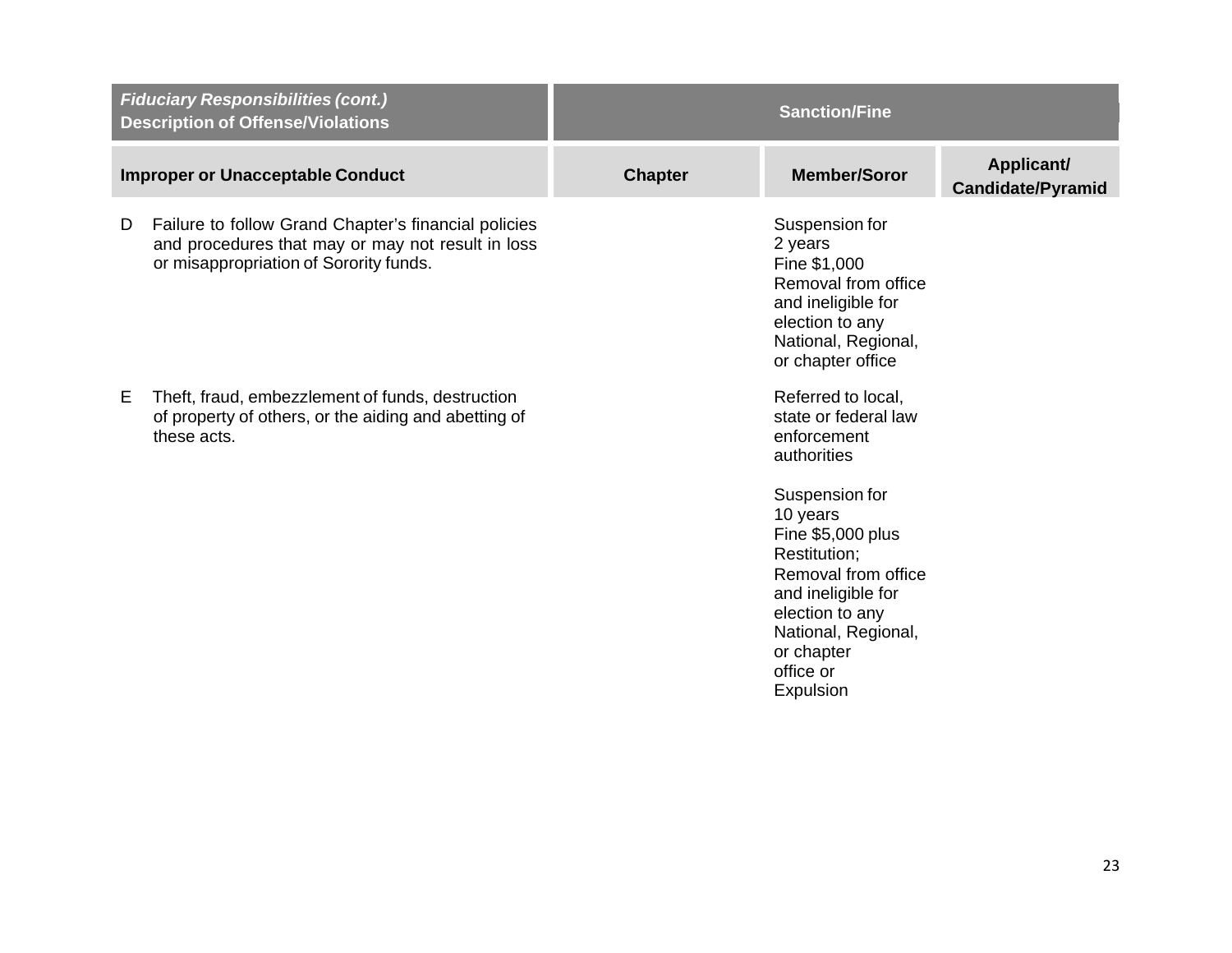## **Section 6: Dereliction of Duties**

Dereliction of duties is the willful or negligent failure to perform assigned duties and responsibilities as outlined in the Governing documents, administrative resources and tools.

| <b>Description of Offense/Violations</b> |                                                                                                                                                                                     |                | Sanction/Fine                                                       |                                        |
|------------------------------------------|-------------------------------------------------------------------------------------------------------------------------------------------------------------------------------------|----------------|---------------------------------------------------------------------|----------------------------------------|
|                                          | <b>Improper or Unacceptable Conduct</b>                                                                                                                                             | <b>Chapter</b> | <b>Member/Soror</b>                                                 | Applicant/<br><b>Candidate/Pyramid</b> |
| A                                        | Not conducting/participating in a Transition of<br>Officers process (transitioning all properties at end<br>of term, in a timely matter. i.e., bank codes, keys,<br>$etc.$ ).       |                | <b>Required DID:</b><br>Chapter<br>Management<br><b>Fine \$250</b>  |                                        |
| B                                        | Failure to perform the duties of the office or<br>position to which you have been elected, including<br>elected officers, committee chairs, and committee<br>members.               |                | Suspension for<br>3 Years<br>Impeachment<br>Fine \$1500             |                                        |
| $\mathsf{C}$                             | Failure to perform the duties of the office or<br>position to which you have been appointed,<br>including appointed officers, committee chairs,<br>committee members, and advisors. |                | Removal from office<br>or position                                  |                                        |
| D                                        | Failure to follow directives given by the National<br>President, National First Vice President and/or<br>the Regional Director.                                                     |                | Suspension for<br>3 Years and<br>removal from office<br>Fine \$1500 |                                        |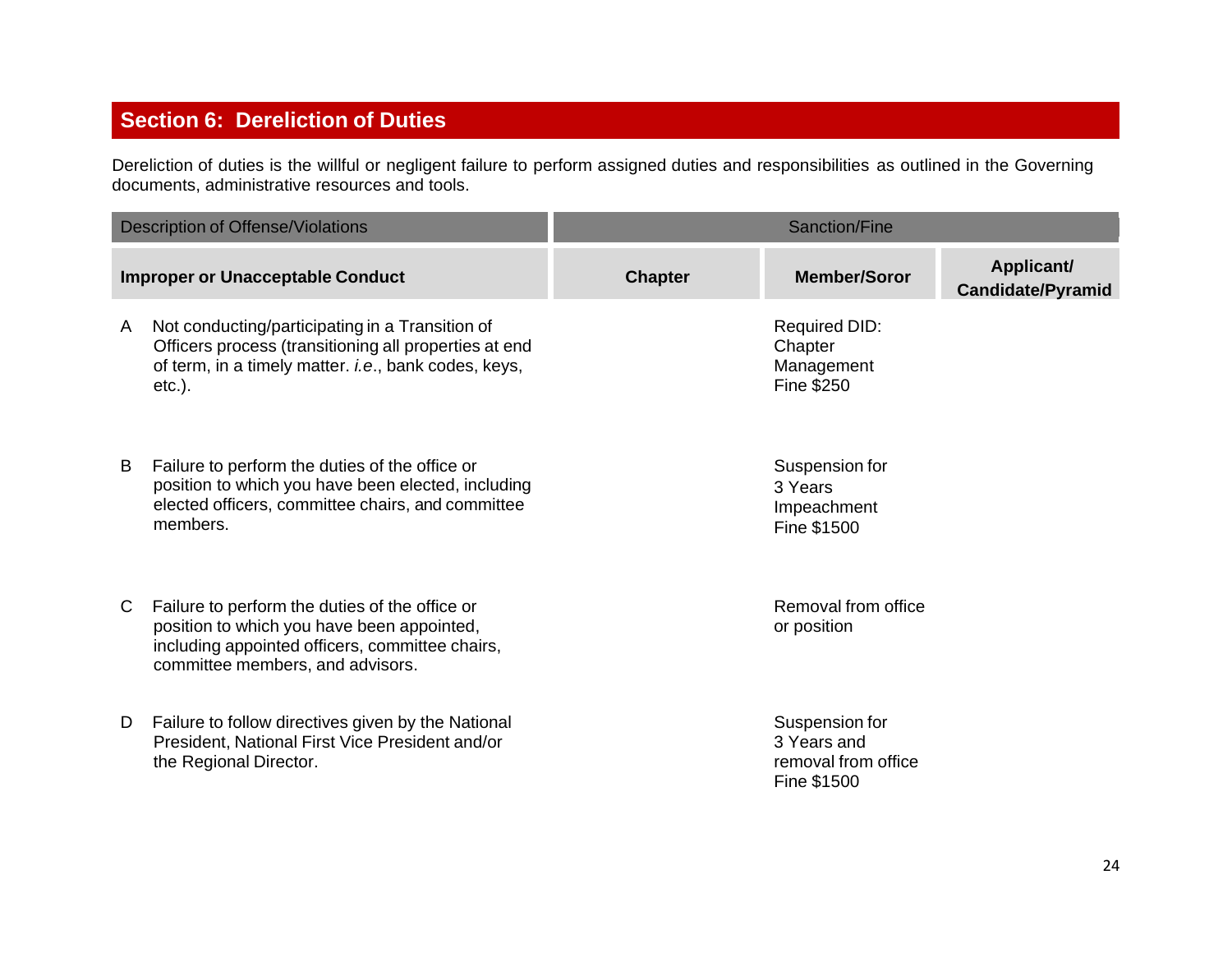## **Section 7: Inappropriate Behavior**

Inappropriate behavior includes public and personal behavior or actions that are not representative of the ideals, principles and ethics of the Sorority and that damage the goodwill or reputation of the Sorority or damage or injure another person. Such behavior and actions include, but are not limited to those delineated below.

|   | <b>Description of Offense/Violations</b>                                                                                                             |                | <b>Sanction/Fine</b>                          |                                              |
|---|------------------------------------------------------------------------------------------------------------------------------------------------------|----------------|-----------------------------------------------|----------------------------------------------|
|   | <b>Improper or Unacceptable Conduct</b>                                                                                                              | <b>Chapter</b> | <b>Member/Soror</b>                           | Applicant/<br><b>Candidate/Pyramid</b>       |
| A | Fighting<br>(Except in matters of self-defense)                                                                                                      |                | Suspension for<br>3 Years<br>Fine \$1500      | <b>Barred for 3 Years</b><br>from Membership |
| B | An assault that attacks the character of another<br>member or person.                                                                                |                | Suspension for<br>3 Years<br>Fine \$1500      |                                              |
| C | Verbal abuse: threats, foul or demeaning language<br>that is aggressive and insulting and/or is delivered<br>in a hostile tone and/or volume.        |                | Suspension for<br>1 Year<br><b>Fine \$500</b> | Barred for 1 Year for<br>Membership          |
| D | Forgery, falsification, cheating, alteration or<br>misuse of Delta documents, records or<br>identification cards.                                    |                | Suspension for<br>5 Years<br>Fine \$2500      | Barred for 5 Years from<br>Membership        |
| Е | Fraudulent acts such as dishonesty, false<br>representation by words or conduct, misleading<br>statements, concealment of information,<br>deception. |                | Suspension for<br>3 Years<br>Fine \$1500      | Barred for 3 Years<br>from Membership        |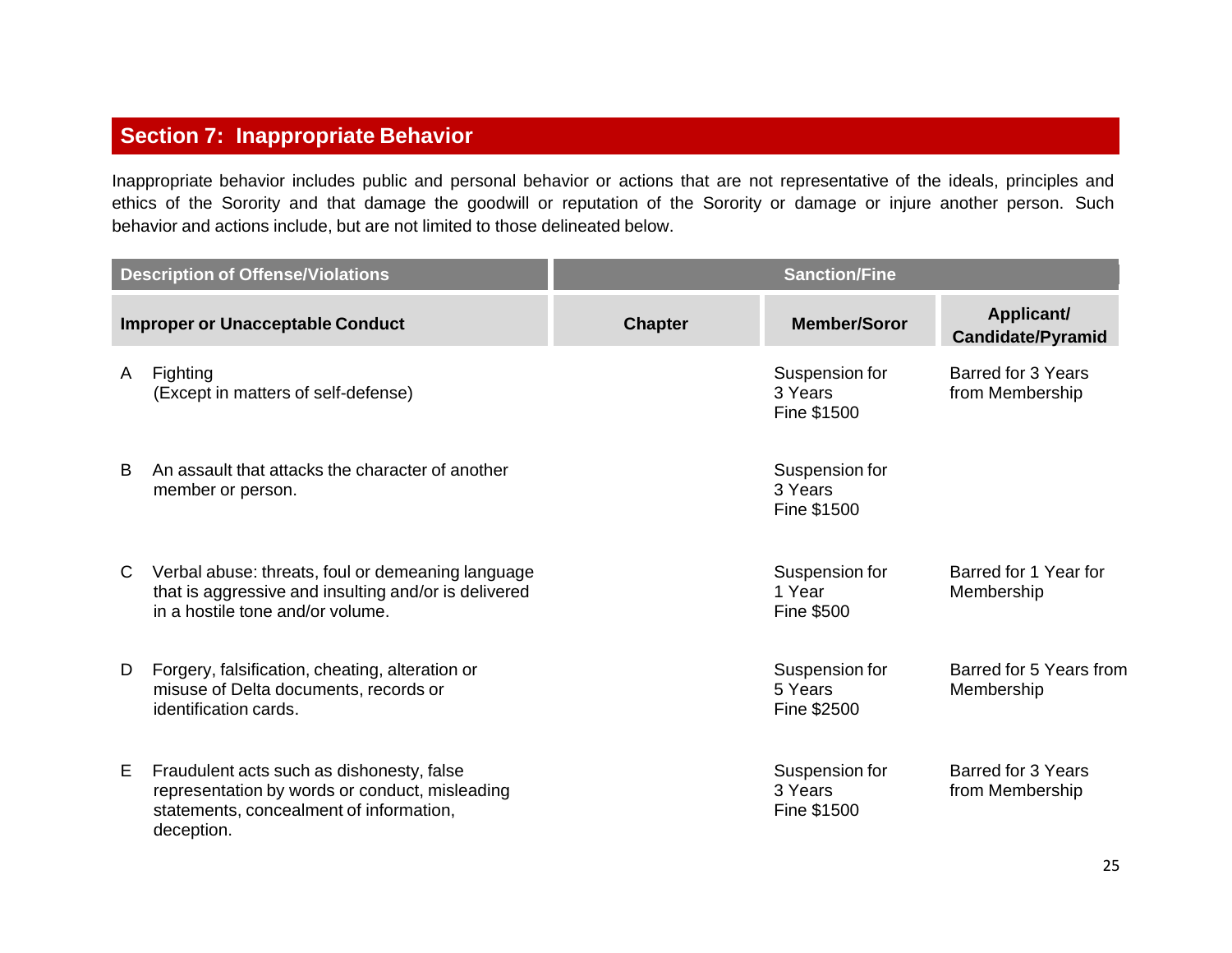|   | <b>Inappropriate Behavior (cont.)</b><br><b>Description of Offense/Violations</b>                                                                                                                                 | <b>Sanction/Fine</b>                    |                                          |                                        |
|---|-------------------------------------------------------------------------------------------------------------------------------------------------------------------------------------------------------------------|-----------------------------------------|------------------------------------------|----------------------------------------|
|   | <b>Improper or Unacceptable Conduct</b>                                                                                                                                                                           | <b>Chapter</b>                          | <b>Member/Soror</b>                      | Applicant/<br><b>Candidate/Pyramid</b> |
| F | Accepting/giving gifts and/or items to any<br>person(s), from any person(s) at any point in time<br>for the purpose of gaining acceptance, special<br>treatment and/or access to membership into the<br>Sorority. |                                         | Suspension for<br>3 Years<br>Fine \$1500 | Barred for 3 Years<br>from Membership  |
| G | Disorderly/Disruptive Conduct that disturbs<br>the peace such as public drunkenness,<br>loitering, harassing phone calls.                                                                                         |                                         | Suspension for<br>3 Years<br>Fine \$1500 |                                        |
| H | Any public display that may create embarrassment<br>for the Sorority by a member or soror, including,<br>but not limited to, shows, presentations, social<br>media postings, or performances of any kind.         | Suspension for<br>1 year<br>Fine \$1000 | Suspension for<br>1 year<br>Fine \$1000  |                                        |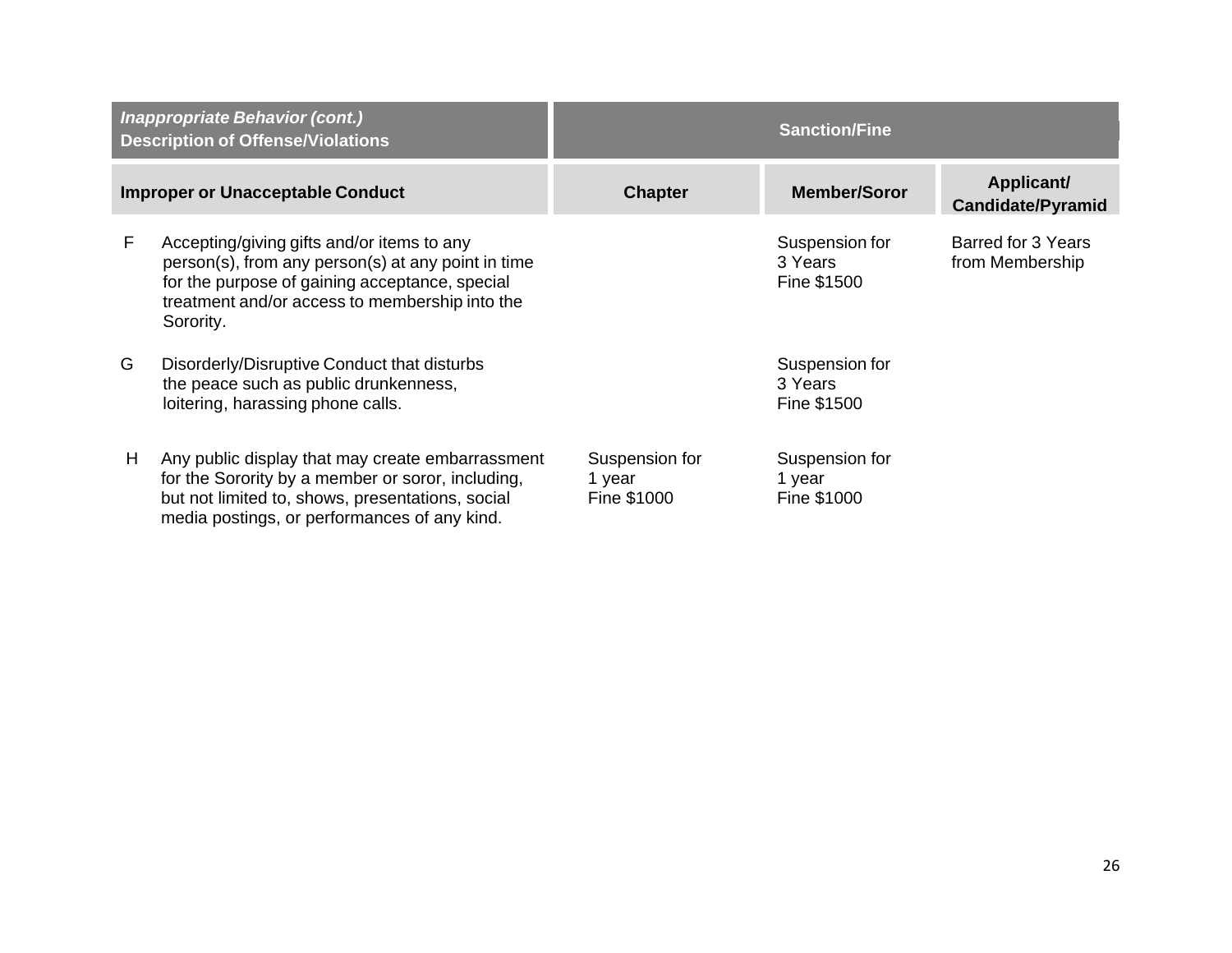### **Section 8: Membership Intake Violations**

Violations of the Membership Intake process include improper and unacceptable conduct such as, but not limited to, physical or psychological abuses (which constitute h a z ing) by individual chapter members before, during, and after the Membership Intake Process, and violation of processes and procedures that are set forth in the Sorority's Governing documents, administrative resources and tools. Such violations are subject to the sanctions that are listed in this Code of Conduct. If a member or soror engages in any improper or unacceptable conduct *before, during, or after* the Membership Intake process and/or fails to report such improper conduct to appropriate Sorority officials (Chapter Officers, Regional Officers, National Officers, or National Headquarters, as appropriate in order to get results), she will be suspended or expelled from membership in the Sorority and subject to other sanctions, as specified in this Code of Conduct. If an applicant, candidate, or pyramid participates in any way in improper conduct, including allowing herself to be physically or mentally abused, and fails to report such abuse to appropriate Sorority officials (Chapter Officers, Regional Officers, National Officers, or National Headquarters, as appropriate in order to get results), she will be barred from membership in the Sorority.

| <b>Membership Intake Violations</b><br><b>Description of Offense/Violations</b> |                                                                                                                                                                                                                                                                                                     |  | <b>Sanction/Fine</b>                     |                                          |                                       |
|---------------------------------------------------------------------------------|-----------------------------------------------------------------------------------------------------------------------------------------------------------------------------------------------------------------------------------------------------------------------------------------------------|--|------------------------------------------|------------------------------------------|---------------------------------------|
|                                                                                 | <b>Improper or Unacceptable Conduct</b><br><b>Chapter</b>                                                                                                                                                                                                                                           |  | <b>Member/Soror</b>                      | Applicant/                               |                                       |
| A                                                                               | Participation in pre-initiation and/or post initiation<br>activities identified as illegal membership intake<br>and/or underground activities by members, sorors,<br>applicants, candidates, or pyramids (underground<br>is anything that is in addition to or contrary to<br>approved activities). |  | Suspension for<br>5 Years<br>Fine \$2500 | Suspension for<br>5 Years<br>Fine \$2500 | Barred for 5 Years<br>from Membership |
| B                                                                               | Holding meetings/gatherings/information sessions<br>of any kind with a prospective applicant(s),<br>candidates(s) or Pyramids(s) for any reason not<br>approved and/or inconsistent with the procedures<br>of the Membership Intake process.                                                        |  | Suspension for<br>3 Years<br>Fine \$1500 | Suspension for<br>3 Years<br>Fine \$1500 |                                       |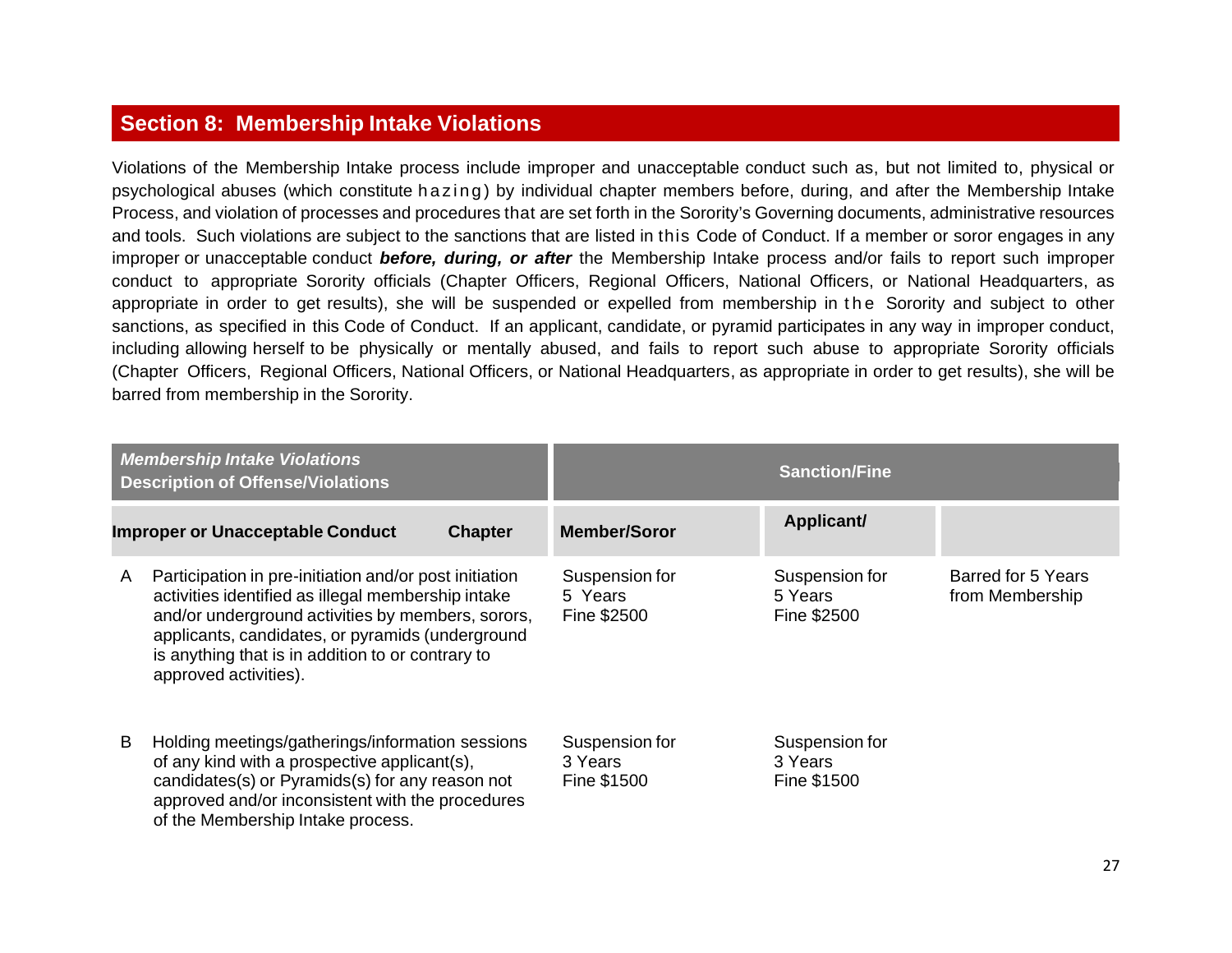|                                         | <b>Membership Intake Violations (cont.)</b><br><b>Description of Offense/Violations</b>                                                                                                                          | <b>Sanction/Fine</b>                            |                                                 |                                        |
|-----------------------------------------|------------------------------------------------------------------------------------------------------------------------------------------------------------------------------------------------------------------|-------------------------------------------------|-------------------------------------------------|----------------------------------------|
| <b>Improper or Unacceptable Conduct</b> |                                                                                                                                                                                                                  | <b>Chapter</b>                                  | <b>Member/Soror</b>                             | Applicant/<br><b>Candidate/Pyramid</b> |
| C                                       | Attending unauthorized meetings/gatherings/<br>information sessions of any kind for any reason<br>before, during and after the Membership Intake<br>Process.                                                     |                                                 |                                                 | Barred for 3 Years<br>from Membership  |
| D                                       | Beginning any Membership Intake preparatory<br>activities without prior written authorization from<br>the Regional Director and/or National<br>Headquarters to proceed with any Membership<br>Intake activities. | Suspension for<br>1 Year<br><b>Fine \$500</b>   | Suspension for<br>1 Year<br><b>Fine \$500</b>   |                                        |
| Е                                       | Failure to follow prescribed guidelines of the<br>Membership Intake Program after having been<br>approved to conduct Membership Intake.                                                                          | Suspension for<br>3 Years<br>Fine \$1500        | Suspension for<br>3 Years<br>Fine \$1500        |                                        |
| F                                       | Failure to follow prescribed guidelines for the<br>Membership Intake Program New Initiate<br>Presentation (NIP).                                                                                                 | Suspension for<br>6 months<br><b>Fine \$250</b> | Suspension for<br>6 months<br><b>Fine \$250</b> |                                        |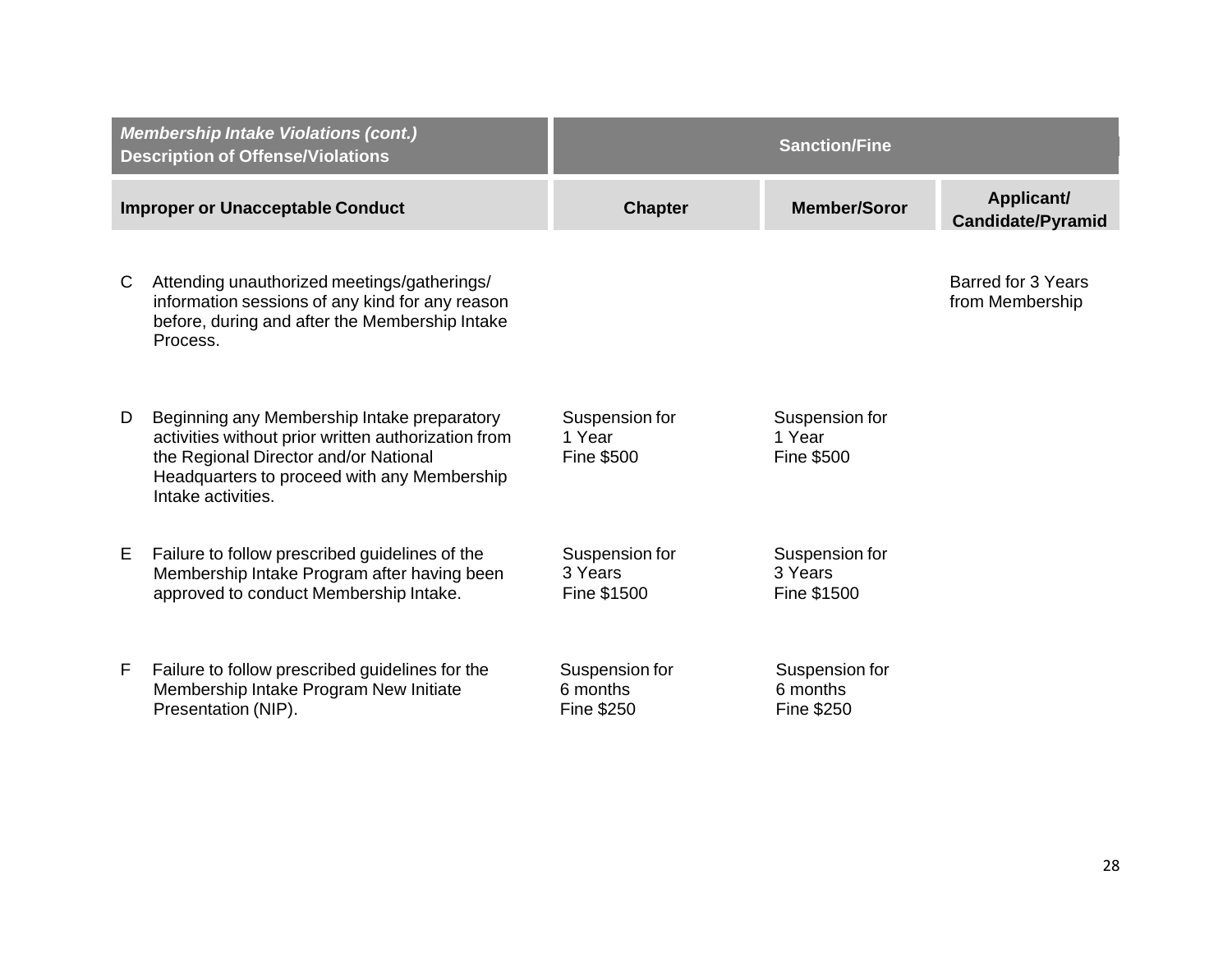| <b>Membership Intake Violations (cont.)</b><br><b>Description of Offense/Violations</b> |                                                                                                                                                                                                                                           |                                                                            | <b>Sanction/Fine</b>                                       |                                              |
|-----------------------------------------------------------------------------------------|-------------------------------------------------------------------------------------------------------------------------------------------------------------------------------------------------------------------------------------------|----------------------------------------------------------------------------|------------------------------------------------------------|----------------------------------------------|
|                                                                                         | <b>Improper or Unacceptable Conduct</b>                                                                                                                                                                                                   | <b>Chapter</b>                                                             | <b>Member/Soror</b>                                        | Applicant/<br><b>Candidate/Pyramid</b>       |
| G                                                                                       | Failure to report orally and/or in writing the<br>knowledge of any action in violation of the<br>Membership Intake Program (had knowledge of<br>violation(s) but was not present at activities).                                          |                                                                            | Suspension for<br>1 Year<br><b>Fine \$500</b>              | Barred for 1 Year<br>From Membership         |
| H                                                                                       | Forgery, falsification, cheating, alteration or<br>misuse of any materials required for membership<br>into the Sorority.                                                                                                                  | Suspension for<br>5 Years<br>Fine \$2500                                   | Suspension for<br>5 Years<br>Fine \$2500                   | <b>Barred for 5 Years</b><br>from Membership |
|                                                                                         | Activities found in violation of policies, rules and<br>regulations, in which sanctions are levied by the<br>college or university where the chapter is located.                                                                          | Suspension for<br>10 Years<br>Fine \$5000; or<br><b>Charter Revocation</b> | Suspension for<br>10 Years<br>Fine \$5000; or<br>Expulsion | <b>Barred for Life</b><br>from Membership    |
| J                                                                                       | Any public display that may create embarrassment<br>for the Sorority by a member, soror, applicant,<br>candidate or pyramid, including, but not limited to<br>shows, presentations, social media postings or<br>performances of any kind. | Suspension for<br>1 Year<br>Fine \$1000                                    | Suspension for<br>1 Year<br>Fine \$1000                    | Barred for 3 Years<br>from Membership        |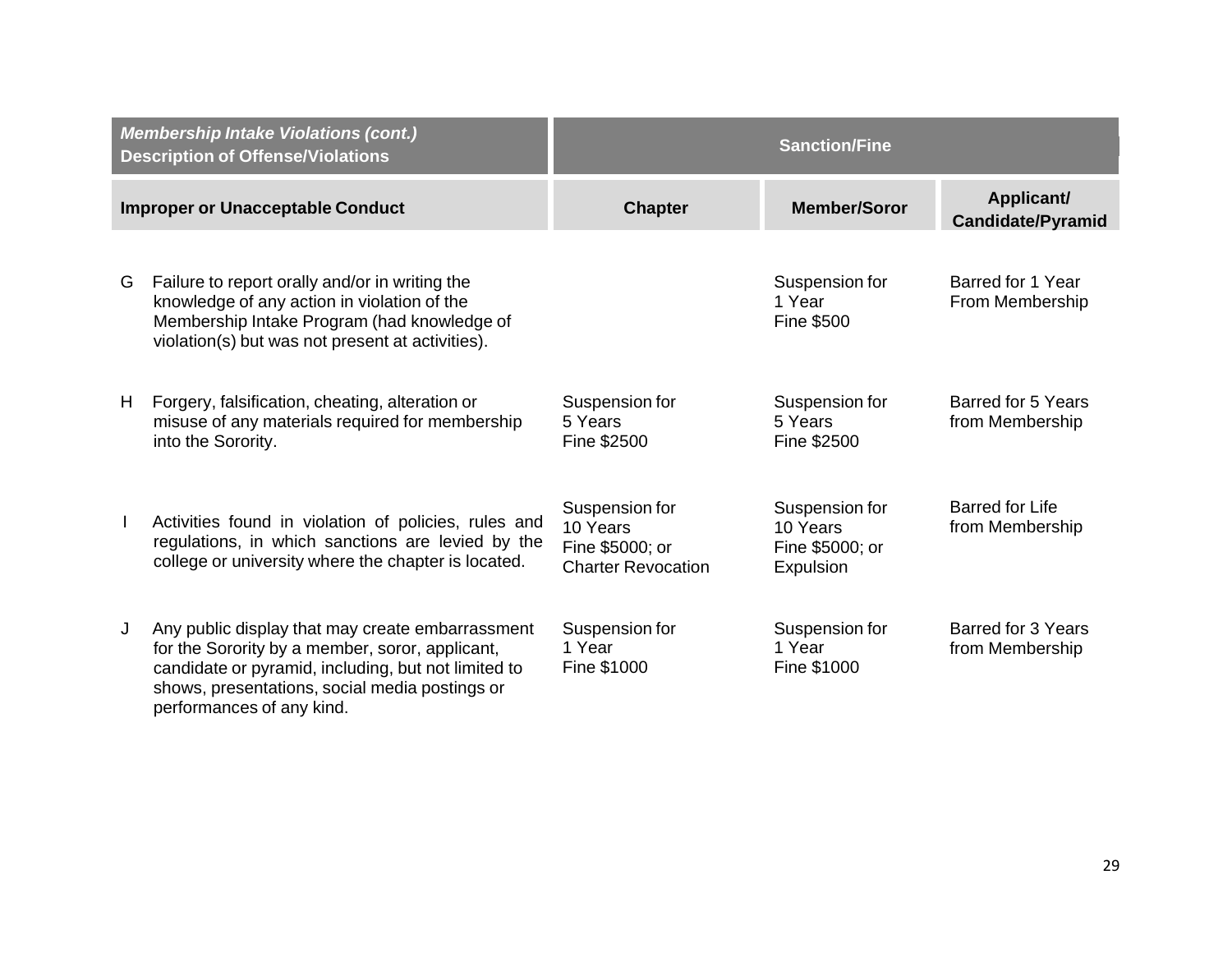|    | <b>Membership Intake Violations (cont.)</b><br><b>Sanction/Fine</b><br><b>Description of Offense/Violations</b> |                                                                                                                                                          |                                                                                                                     |                                        |
|----|-----------------------------------------------------------------------------------------------------------------|----------------------------------------------------------------------------------------------------------------------------------------------------------|---------------------------------------------------------------------------------------------------------------------|----------------------------------------|
|    | <b>Improper or Unacceptable Conduct</b>                                                                         | <b>Chapter</b>                                                                                                                                           | <b>Member/Soror</b>                                                                                                 | Applicant/<br><b>Candidate/Pyramid</b> |
| K. | Failure to comply with the Sorority's approved<br>Alcohol and Illegal Drug Usage policy                         | Probation for 6<br>Months, Required<br>training on Alcohol<br>and Illegal Drug<br>Usage policy, No<br>alcohol events for 1<br>year,<br><b>Fine \$500</b> | Probation for 6<br>Months,<br>Required<br>training on<br>Alcohol and<br>Illegal Drug<br>Usage policy,<br>Fine \$250 | Barred for 1 Year<br>from Membership   |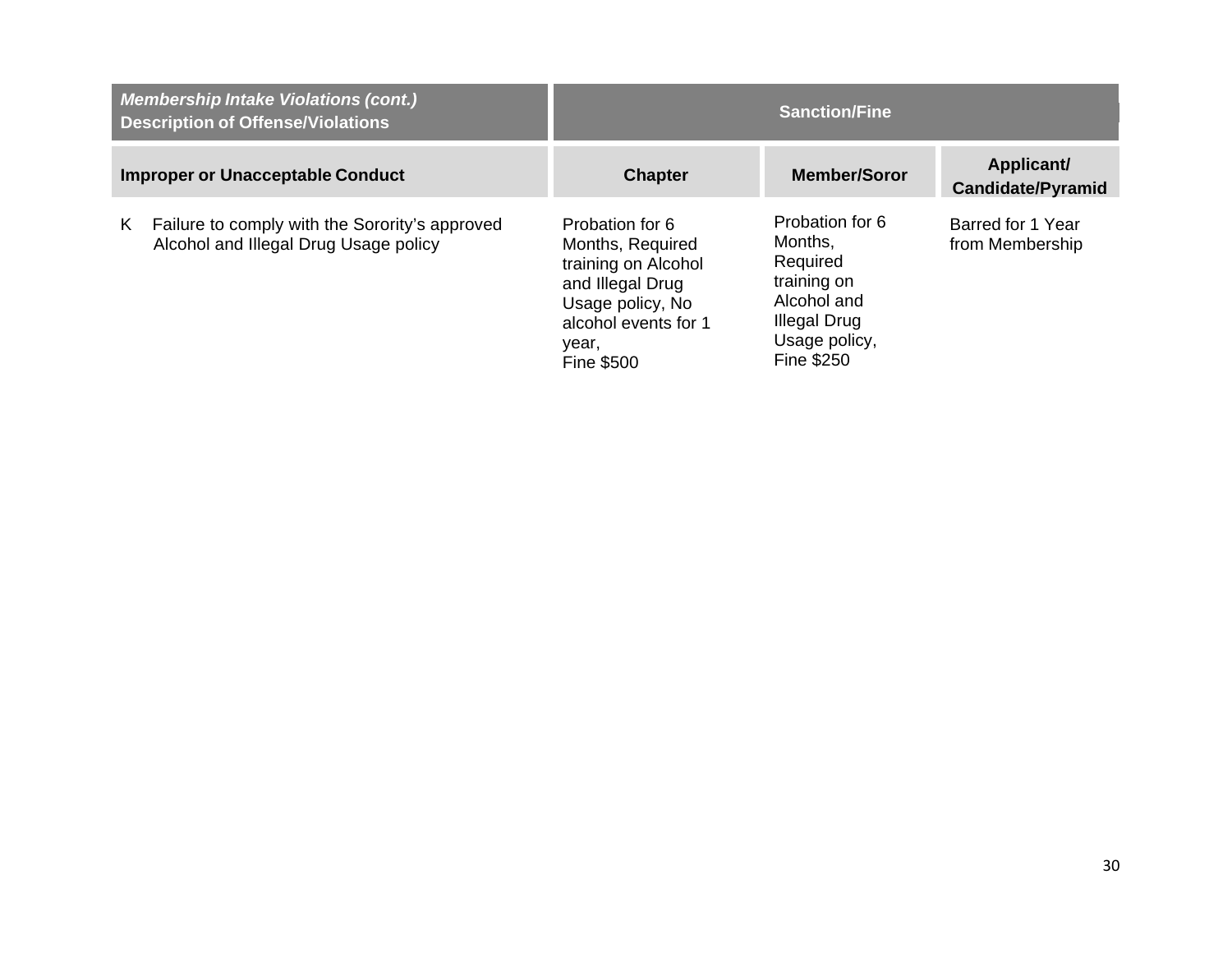## **Section 9: Hazing**

Hazing is an abusive or humiliating action that endangers the psychological or physical health of a member, soror, applicant, candidate or pyramid, including but not limited to, the conduct enumerated below**.**

| <b>Description of Offense/Violations</b>                                                                                                                                                                                                                                                                                                                                                                                                                                                                                                                                                                                                                                                                                                                                                                                                                                                           |                                                                        | <b>Sanction/Fine</b>                                      |                                           |
|----------------------------------------------------------------------------------------------------------------------------------------------------------------------------------------------------------------------------------------------------------------------------------------------------------------------------------------------------------------------------------------------------------------------------------------------------------------------------------------------------------------------------------------------------------------------------------------------------------------------------------------------------------------------------------------------------------------------------------------------------------------------------------------------------------------------------------------------------------------------------------------------------|------------------------------------------------------------------------|-----------------------------------------------------------|-------------------------------------------|
| <b>Improper or Unacceptable Conduct</b>                                                                                                                                                                                                                                                                                                                                                                                                                                                                                                                                                                                                                                                                                                                                                                                                                                                            | <b>Chapter</b>                                                         | <b>Member/Soror</b>                                       | Applicant/<br><b>Candidate/Pyramid</b>    |
| <b>Physical Hazing</b> such as paddling, beating,<br>A<br>slapping, kicking, pushing, blindfolding, sleep<br>deprivation, exercise of any kind, duck-walking,<br>tearing of clothes, disrupting hair styles, damaging<br>hair, consuming alcohol, forcing the use of drugs<br>and/or alcohol, eating so-called "Delta Food",<br>eating of any substances, restricting personal<br>hygiene, consuming vile substance or smearing of<br>such on one's skin, burning, branding, and/or<br>bruising of skin, binge drinking, drinking games,<br>displaying nudity with physical endurance, creating<br>excessive fatigue, water intoxication, exposure<br>to cold weather or extreme heat, etc.<br>Any member, soror, applicant, candidate or<br>pyramid who participates in any way in physical<br>hazing and does not report it to the Regional<br>Director is in violation and shall be sanctioned. | <b>Charter Revocation</b><br>and Prosecution as<br>deemed by State Law | Expulsion and<br>Prosecution as<br>deemed by State<br>Law | <b>Barred for Life</b><br>From Membership |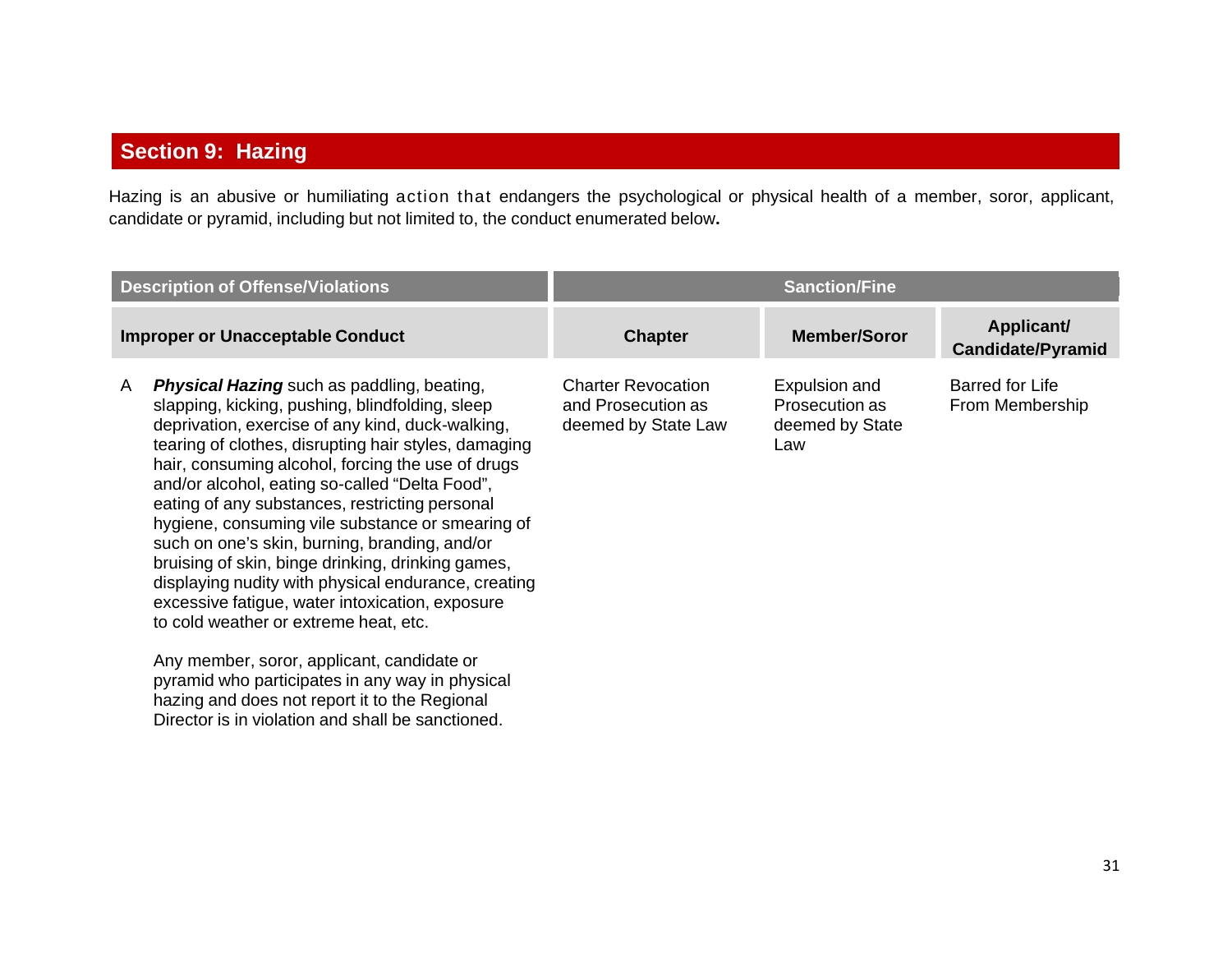| <b>Hazing (cont.)</b><br><b>Description of Offense/Violations</b> |                                                                                                                                                                                                                                                                                                                                                                                                                                                                                                                                                                                                                                                                                                                                                                                             |                                                                           | <b>Sanction/Fine</b>                                      |                                              |
|-------------------------------------------------------------------|---------------------------------------------------------------------------------------------------------------------------------------------------------------------------------------------------------------------------------------------------------------------------------------------------------------------------------------------------------------------------------------------------------------------------------------------------------------------------------------------------------------------------------------------------------------------------------------------------------------------------------------------------------------------------------------------------------------------------------------------------------------------------------------------|---------------------------------------------------------------------------|-----------------------------------------------------------|----------------------------------------------|
| <b>Improper or Unacceptable Conduct</b>                           |                                                                                                                                                                                                                                                                                                                                                                                                                                                                                                                                                                                                                                                                                                                                                                                             | <b>Chapter</b>                                                            | <b>Member/Soror</b>                                       | Applicant/<br><b>Candidate/Pyramid</b>       |
| B                                                                 | <b>Emotional Hazing</b> such as deception, assigning<br>demerits, silence periods with implied threats for<br>violation, depriving one of privileges, requiring<br>applicants, candidates, pyramids or new members<br>to perform duties not assigned to others, socially<br>isolating applicants, candidates, pyramids and<br>new members, forcing others to wear<br>embarrassing or humiliating clothes in public,<br>name calling, coercing others to perform stunts or<br>skits that are demeaning or humiliating,<br>demanding servitude such as shopping, cooking,<br>and test taking for others.<br>Any member, soror, applicant, candidate, or<br>pyramid who allows emotional hazing and does<br>not report it to the Regional Director is in<br>violation and shall be sanctioned. | Suspension for<br>5 Years<br>Fine \$2500; or<br><b>Charter Revocation</b> | Suspension for<br>5 Years<br>Fine \$2500; or<br>Expulsion | <b>Barred for 5 Years</b><br>from Membership |
| C                                                                 | Travel or Work such as a road trip that would<br>require a member, soror, applicant, candidate or<br>pyramid to travel extreme distances or under<br>hazardous conditions.                                                                                                                                                                                                                                                                                                                                                                                                                                                                                                                                                                                                                  | Suspension for<br>5 Years<br>Fine \$2500; or<br><b>Charter Revocation</b> | Suspension for<br>5 Years<br>Fine \$2500; or<br>Expulsion | <b>Barred for 5 Years</b><br>from Membership |
| D                                                                 | Gift Presentations - To require or cajole the<br>giving of gifts from new initiates to the chapter or<br>chapter member(s) is prohibited as it is not<br>specifically stated in the Membership Intake<br>Program. Additionally, any presentation to any<br>fraternal or Greek organizations is also in<br>violation of the Membership Intake Program.                                                                                                                                                                                                                                                                                                                                                                                                                                       | Suspension for<br>3 Years or<br>Fine \$1500                               | Suspension for<br>3 Years or<br>Fine \$1500               | <b>Barred for 3 Years</b><br>from Membership |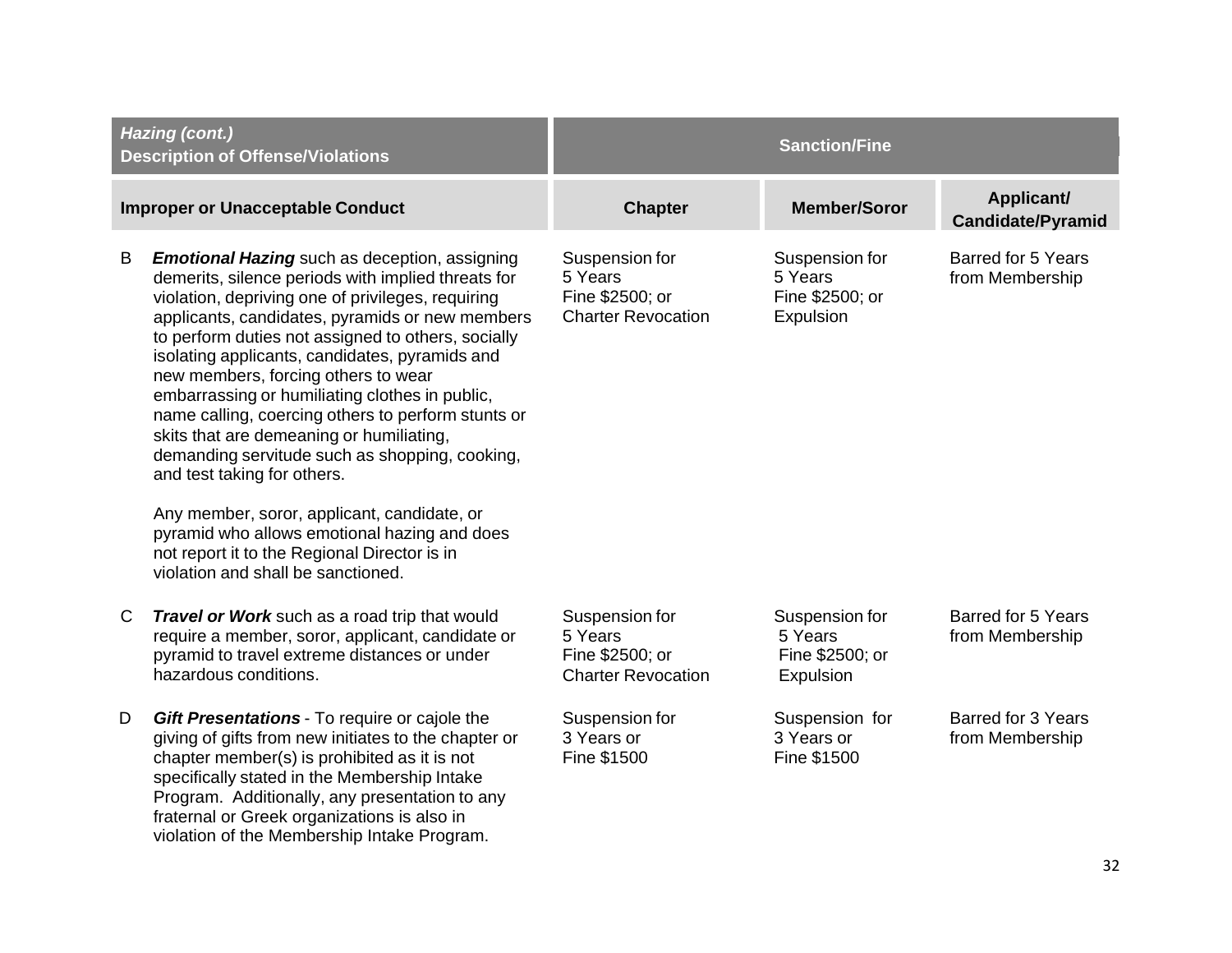|                                         | Hazing (cont.)<br><b>Description of Offense/Violations</b>                                                                               | <b>Sanction/Fine</b>                          |                                               |                                               |
|-----------------------------------------|------------------------------------------------------------------------------------------------------------------------------------------|-----------------------------------------------|-----------------------------------------------|-----------------------------------------------|
| <b>Improper or Unacceptable Conduct</b> |                                                                                                                                          | <b>Chapter</b>                                | <b>Member/Soror</b>                           | Applicant/<br><b>Candidate/Pyramid</b>        |
| E.                                      | <b>Failure to Report Hazing activities in writing</b><br>whether you were present or not present.                                        | Suspension for<br>1 Year<br><b>Fine \$500</b> | Suspension for<br>1 Year<br><b>Fine \$500</b> | Barred for 1 Year<br>from Membership          |
| F                                       | <b>Refusal to cooperate</b> or being non-responsive to<br>inquiries regarding investigations.                                            | Suspension for<br>3 Years<br>Fine \$1500      | Suspension for<br>3 Years<br>Fine \$1500      | Barred for 3 Years<br>from Membership         |
| G                                       | <b>Failure to Report Participation and/or</b><br>Attendance of a member or soror at any non-<br>Delta activity where hazing takes place. | Suspension for<br>1 Year<br><b>Fine \$500</b> | Suspension for<br>1 Year<br><b>Fine \$500</b> | Suspension for<br>1 Year<br><b>Fine \$500</b> |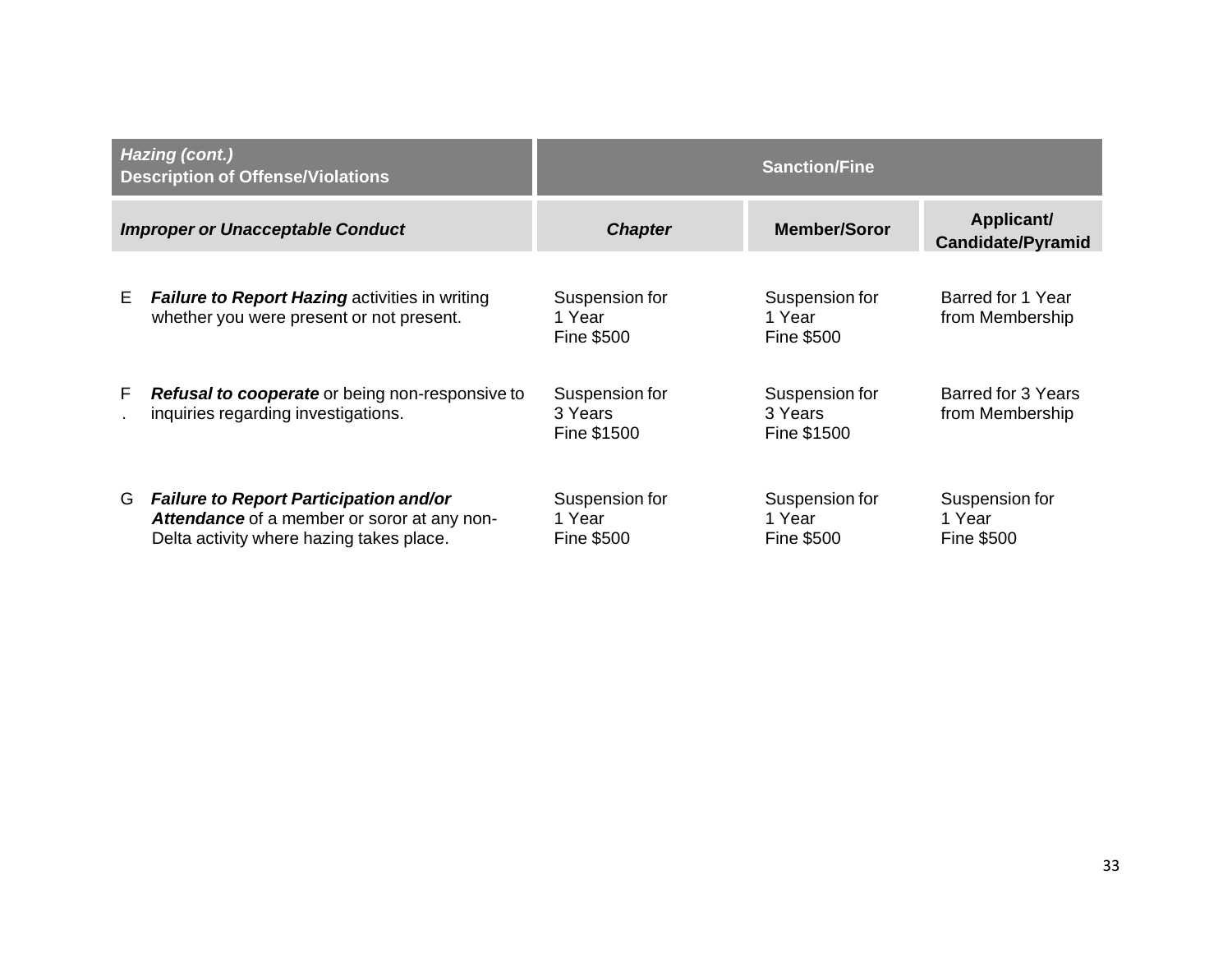### **Section 10: Lawsuits**

A person has a legal right to press charges against any entity for any reason; however, only through a court of law can a case be deemed a frivolous suit. In some cases, legal lawsuits are brought against the Sorority after evidence has been reviewed and presented by the appropriate sorority committees; whereas the plaintiff still deems it necessary and appropriate to move the proceedings forward. Additionally, some cases are brought forward in bad faith by either the soror, applicant, candidate, or pyramid for the purpose of harassing the Grand Chapter, one of its chapters, its National Officers, and/or Executive Board members. These lawsuits cost the Grand Chapter, its chapters, or its National Officers unnecessary financial hardship that ultimately may be borne by the entire Sorority.

| <b>Description of Offense/Violations</b> |                                                                                                                                                                                                                                                  | <b>Sanction/Fine</b> |                                                                                      |                                                                                                   |
|------------------------------------------|--------------------------------------------------------------------------------------------------------------------------------------------------------------------------------------------------------------------------------------------------|----------------------|--------------------------------------------------------------------------------------|---------------------------------------------------------------------------------------------------|
| <b>Improper or Unacceptable Conduct</b>  |                                                                                                                                                                                                                                                  | <b>Chapter</b>       | <b>Member/Soror</b>                                                                  | Applicant/<br><b>Candidate/Pyramid</b>                                                            |
| A                                        | Members/sorors who file a lawsuit against the<br>Grand Chapter of the Sorority, any of its chapters,<br>or any of its National Officers or Executive Board<br>members that is deemed frivolous by a court of<br>law.                             |                      | Suspension for<br>3 Years and<br>Responsible for all<br>defendant's<br>attorney fees |                                                                                                   |
| B                                        | Applicant(s), candidate(s), and pyramid(s) who file<br>a lawsuit against the Grand Chapter of the<br>Sorority, any of its chapters, or any of its National<br>Officers or Executive Board members that is<br>deemed frivolous by a court of law. |                      |                                                                                      | Barred for 3 Years<br>from Membership<br>and Responsible for<br>all defendant's<br>attorney fees. |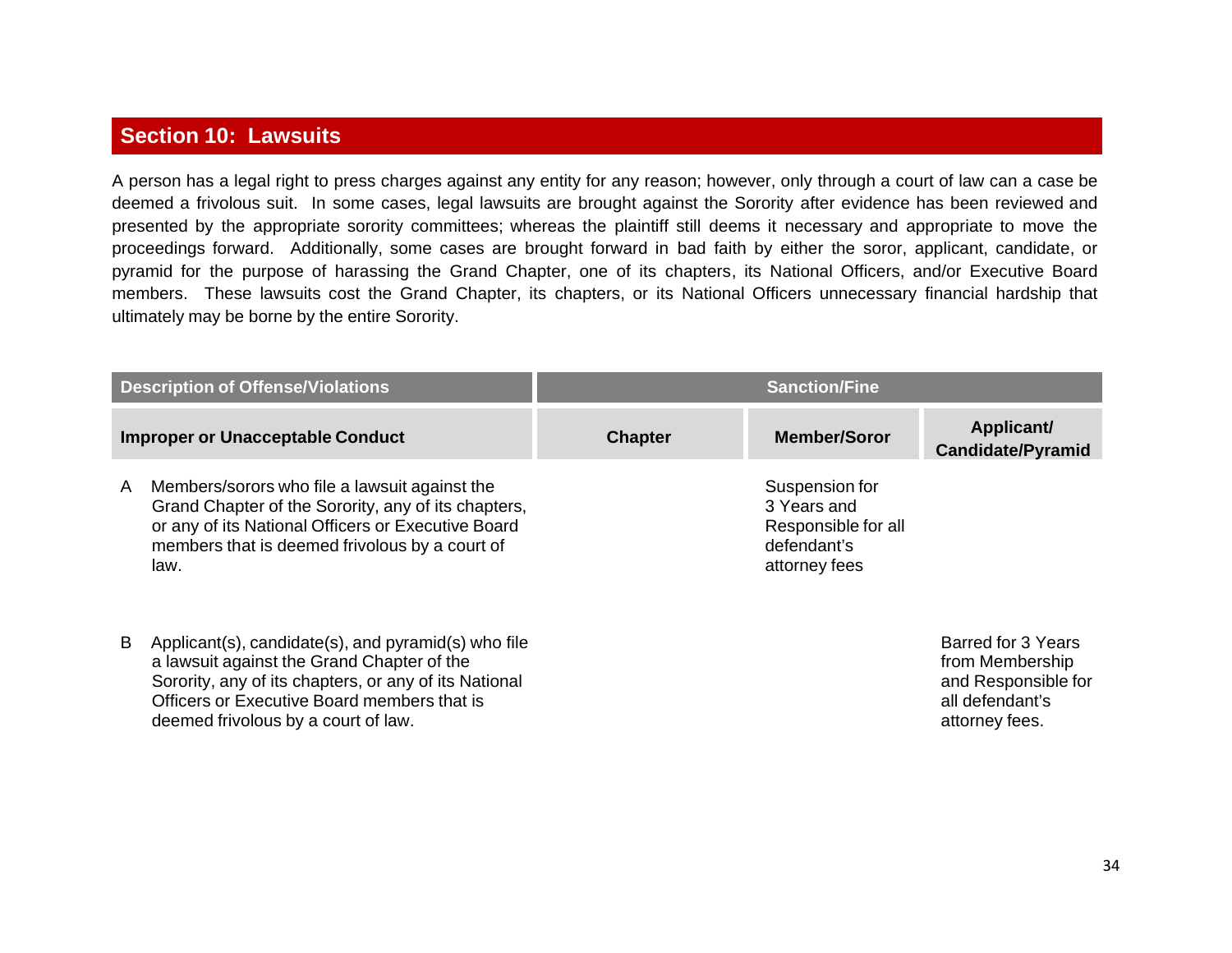## **NATIONAL SCHOLARSHIP & STANDARDS COMMITTEE**

**Cheryl A. Hickmon**, *National First Vice President and Chair*

**Beverly E. Smith**, *National President* **Jaria Martin**, *National Second Vice President* 

|                                   | Jaleah Rutledge Collegiate Member |  |
|-----------------------------------|-----------------------------------|--|
|                                   | Felicia Echols Central Region     |  |
| Traci Birckhead Eastern Region    |                                   |  |
| Gwendolyn Mosley Farwest Region   |                                   |  |
| Brittani Blackwell Midwest Region |                                   |  |
| Lisa King                         | South Atlantic Region             |  |
| Amaris Johnson                    | Southern Region                   |  |
| Margaret Carrigan                 | <b>Southwest Region</b>           |  |

## **NATIONAL HEADQUARTERS STAFF**

Deirdre Z. Shoulars Director, Membership Shontel Rogers Hawkins Coordinator, Membership Linora J. Carr Membership Intake Specialist Taryn E. Anthony Internal Policies and Procedures Specialist